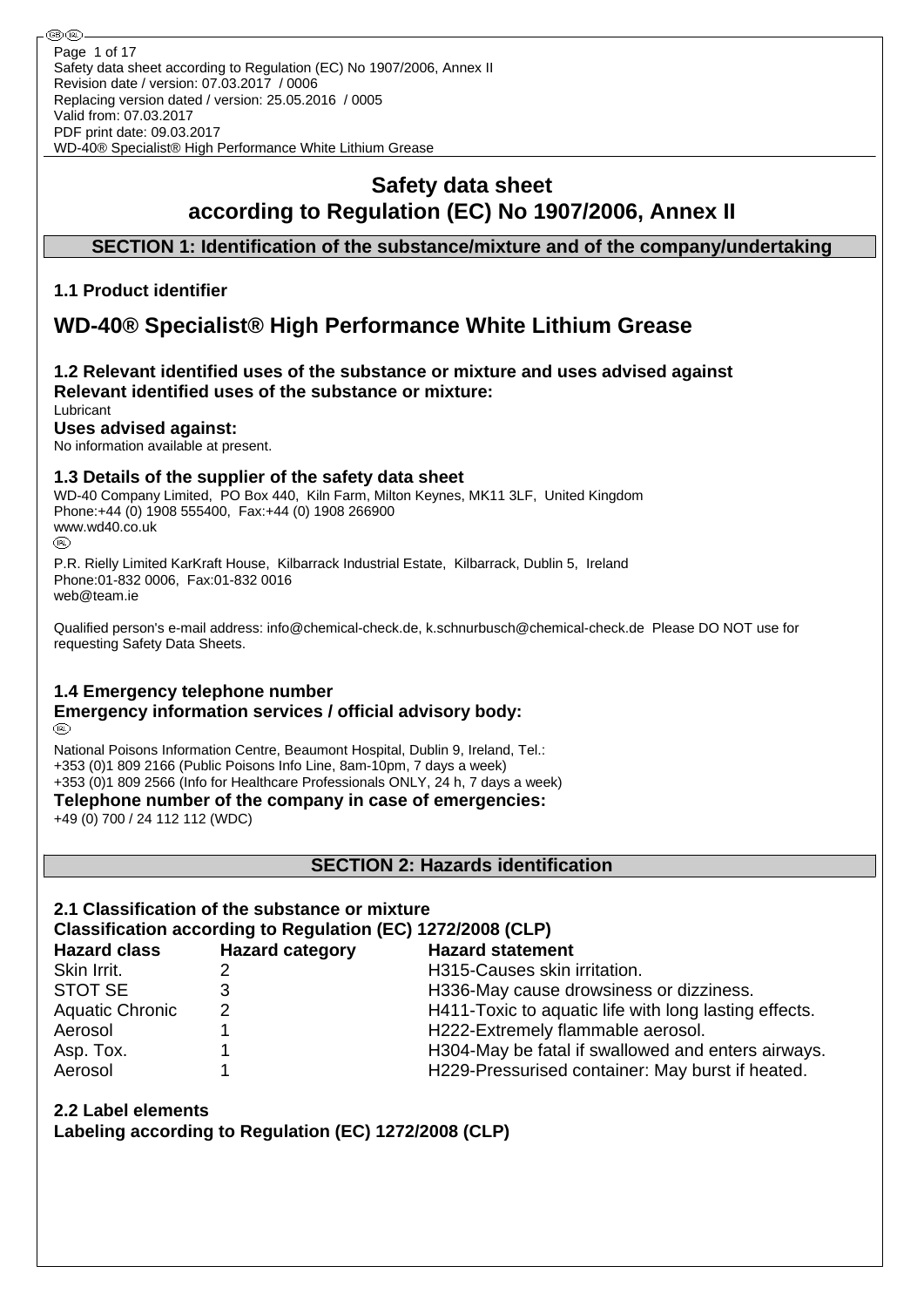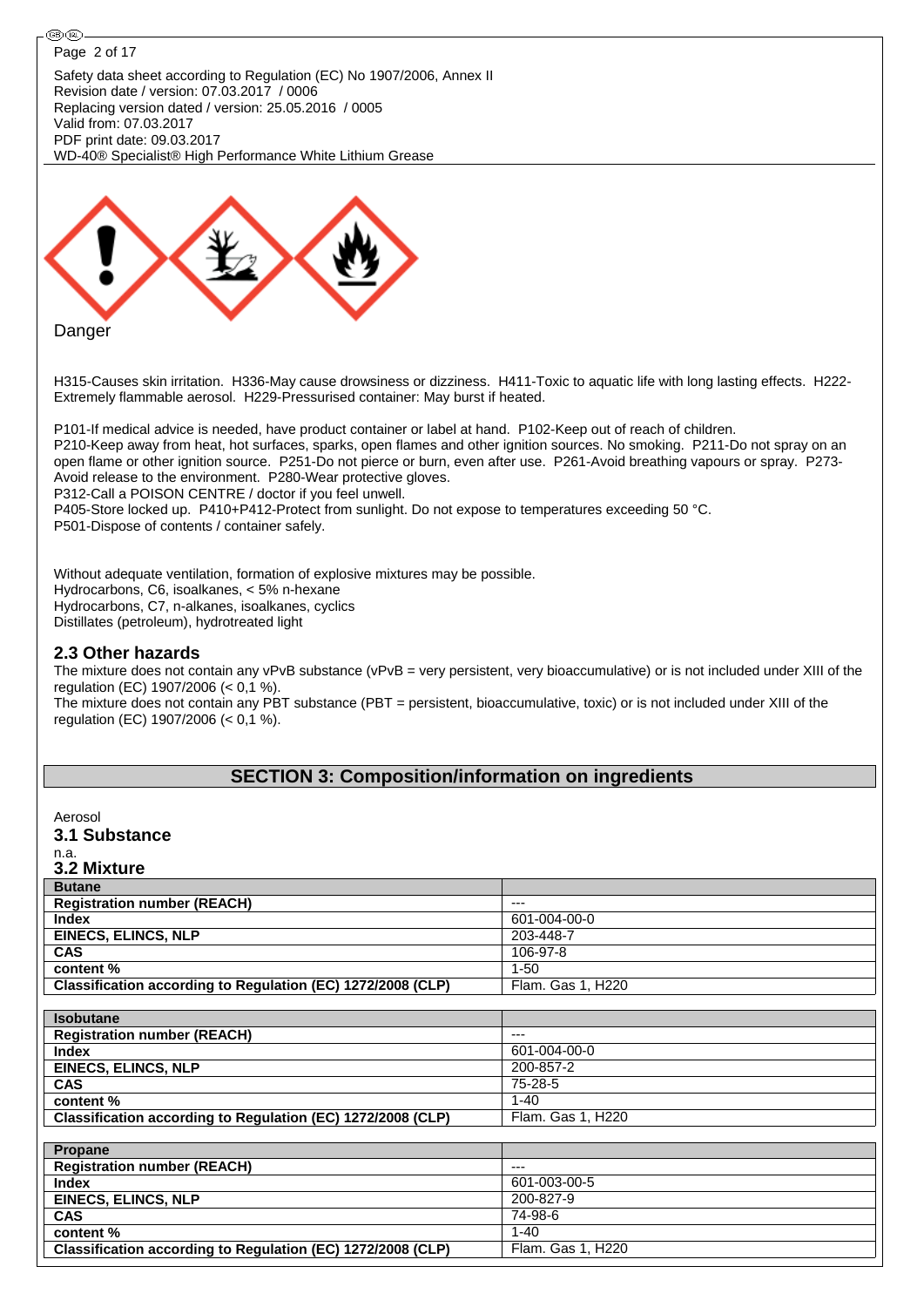| Hydrocarbons, C6, isoalkanes, < 5% n-hexane                 |                               |
|-------------------------------------------------------------|-------------------------------|
| <b>Registration number (REACH)</b>                          | 01-2119484651-34-XXXX         |
| <b>Index</b>                                                | $--$                          |
| <b>EINECS, ELINCS, NLP</b>                                  | 931-254-9 (REACH-IT List-No.) |
| <b>CAS</b>                                                  | $(64742 - 49 - 0)$            |
| content %                                                   | $10 - 20$                     |
| Classification according to Regulation (EC) 1272/2008 (CLP) | Flam. Lig. 2, H225            |
|                                                             | Asp. Tox. 1, H304             |
|                                                             | STOT SE 3, H336               |
|                                                             | Aquatic Chronic 2, H411       |

| Hydrocarbons, C7, n-alkanes, isoalkanes, cyclics            |                               |
|-------------------------------------------------------------|-------------------------------|
| <b>Registration number (REACH)</b>                          | 01-2119475515-33-XXXX         |
| <b>Index</b>                                                | $---$                         |
| <b>EINECS, ELINCS, NLP</b>                                  | 927-510-4 (REACH-IT List-No.) |
| <b>CAS</b>                                                  | $---$                         |
| content %                                                   | $5 - 15$                      |
| Classification according to Regulation (EC) 1272/2008 (CLP) | Flam. Liq. 2, H225            |
|                                                             | Asp. Tox. 1, H304             |
|                                                             | Skin Irrit. 2, H315           |
|                                                             | STOT SE 3, H336               |
|                                                             | Aquatic Chronic 2, H411       |

For the text of the H-phrases and classification codes (GHS/CLP), see Section 16.

The substances named in this section are given with their actual, appropriate classification!

For substances that are listed in appendix VI, table 3.1/3.2 of the regulation (EC) no. 1272/2008 (CLP regulation) this means that all notes that may be given here for the named classification have been taken into account.

#### **SECTION 4: First aid measures**

#### **4.1 Description of first aid measures**

#### **Inhalation**

Remove person from danger area.

Supply person with fresh air and consult doctor according to symptoms.

If the person is unconscious, place in a stable side position and consult a doctor.

#### **Skin contact**

Remove polluted, soaked clothing immediately, wash thoroughly with plenty of water and soap, in case of irritation of the skin (flare), consult a doctor.

#### **Eye contact**

Remove contact lenses.

Wash thoroughly for several minutes using copious water. Seek medical help if necessary.

#### **Ingestion**

Typically no exposure pathway.

Rinse the mouth thoroughly with water.

Do not induce vomiting - give copious water to drink. Consult doctor immediately.

Danger of aspiration

In case of vomiting, keep head low so that the stomach content does not reach the lungs.

#### **4.2 Most important symptoms and effects, both acute and delayed**

Irritation of the eyes Irritation of the respiratory tract Coughing Headaches Dizziness Effects/damages the central nervous system Unconsciousness With long-term contact: Drying of the skin. Dermatitis (skin inflammation) Ingestion: Nausea Vomiting Danger of aspiration Oedema of the lungs chemical pneumonitis (condition similar to pneumonia)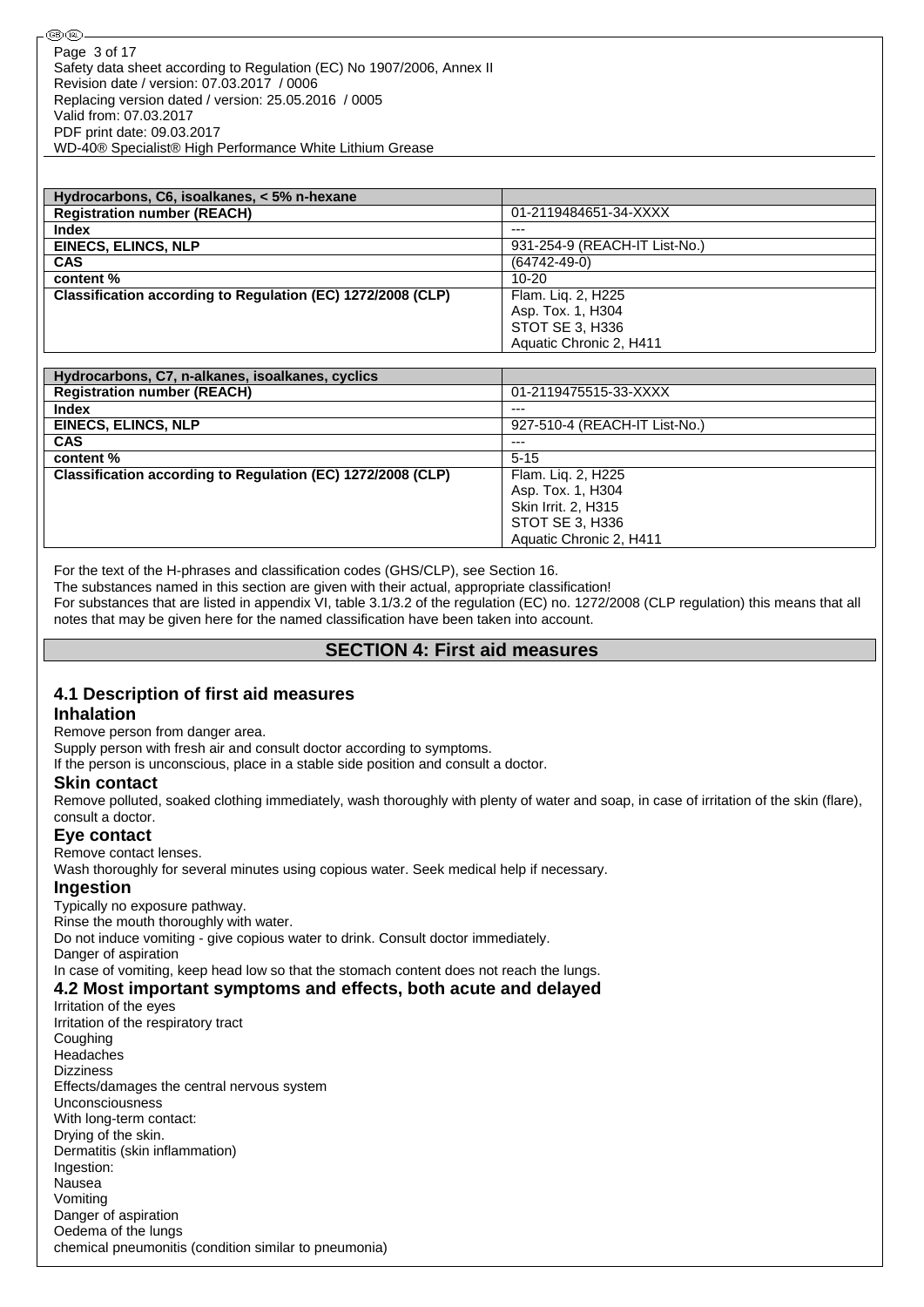Safety data sheet according to Regulation (EC) No 1907/2006, Annex II Revision date / version: 07.03.2017 / 0006 Replacing version dated / version: 25.05.2016 / 0005 Valid from: 07.03.2017 PDF print date: 09.03.2017 WD-40® Specialist® High Performance White Lithium Grease Page 4 of 17

Other dangerous properties cannot be ruled out. In certain cases, the symptoms of poisoning may only appear after an extended period / after several hours.

#### **4.3 Indication of any immediate medical attention and special treatment needed**

Gastric lavage (stomach washing) only under endotracheal intubation. Subsequent observation for pneumonia and pulmonary oedema.

Pulmonary oedema prophylaxis

### **SECTION 5: Firefighting measures**

#### **5.1 Extinguishing media Suitable extinguishing media**

C<sub>O2</sub>

Extinction powder Water jet spray Alcohol resistant foam

#### **Unsuitable extinguishing media** High volume water jet

#### **5.2 Special hazards arising from the substance or mixture**

In case of fire the following can develop: Oxides of carbon Toxic gases Danger of bursting (explosion) when heated

#### Explosive vapour/air mixture **5.3 Advice for firefighters**

In case of fire and/or explosion do not breathe fumes. Protective respirator with independent air supply. According to size of fire Full protection, if necessary. Cool container at risk with water. Dispose of contaminated extinction water according to official regulations.

### **SECTION 6: Accidental release measures**

### **6.1 Personal precautions, protective equipment and emergency procedures**

Remove possible causes of ignition - do not smoke.

Ensure sufficient supply of air.

Avoid inhalation, and contact with eyes or skin. If applicable, caution - risk of slipping.

### **6.2 Environmental precautions**

Prevent penetration into drains, cellars, working pits or other places in which accumulation could be hazardous.

Prevent surface and ground-water infiltration, as well as ground penetration.

If accidental entry into drainage system occurs, inform responsible authorities.

### **6.3 Methods and material for containment and cleaning up**

If spray or gas escapes, ensure ample fresh air is available.

Without adequate ventilation, formation of explosive mixtures may be possible. Active substance:

Soak up with absorbent material (e.g. universal binding agent, sand, diatomaceous earth) and dispose of according to Section 13.

### **6.4 Reference to other sections**

For personal protective equipment see Section 8 and for disposal instructions see Section 13.

### **SECTION 7: Handling and storage**

In addition to information given in this section, relevant information can also be found in section 8 and 6.1.

### **7.1 Precautions for safe handling**

### **7.1.1 General recommendations**

Ensure good ventilation.

Avoid inhalation of the vapours.

Avoid contact with eyes or skin.

Keep away from sources of ignition - Do not smoke.

Take measures against electrostatic charging, if appropriate.

Do not use on hot surfaces.

Eating, drinking, smoking, as well as food-storage, is prohibited in work-room.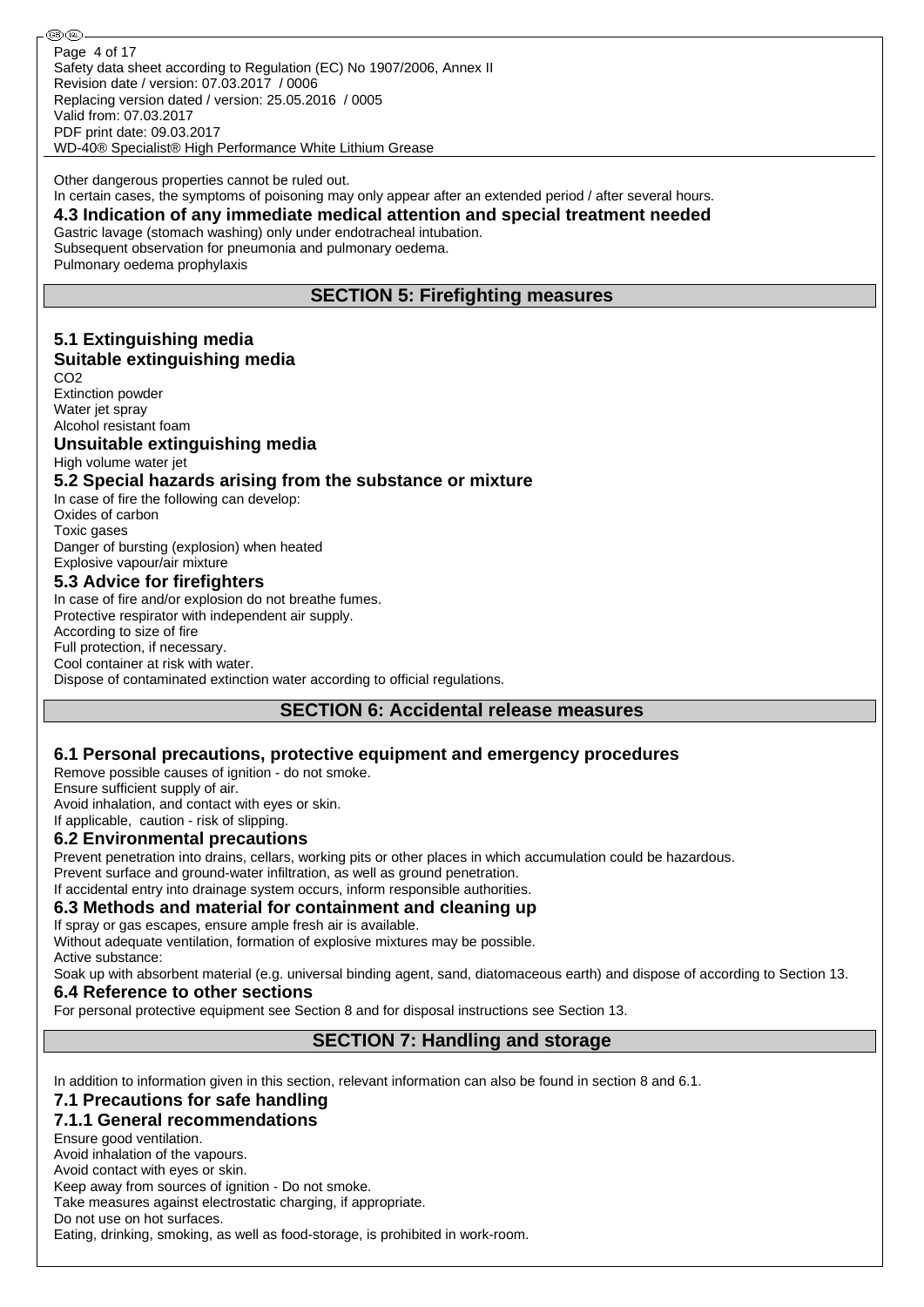௵ Page 5 of 17Safety data sheet according to Regulation (EC) No 1907/2006, Annex II Revision date / version: 07.03.2017 / 0006 Replacing version dated / version: 25.05.2016 / 0005 Valid from: 07.03.2017 PDF print date: 09.03.2017 WD-40® Specialist® High Performance White Lithium Grease Observe directions on label and instructions for use. Use working methods according to operating instructions. **7.1.2 Notes on general hygiene measures at the workplace** General hygiene measures for the handling of chemicals are applicable. Wash hands before breaks and at end of work. Keep away from food, drink and animal feedingstuffs. Remove contaminated clothing and protective equipment before entering areas in which food is consumed. **7.2 Conditions for safe storage, including any incompatibilities** Keep out of access to unauthorised individuals. Not to be stored in gangways or stair wells. Store product closed and only in original packing. Do not store with flammable or self-igniting materials. Observe special regulations for aerosols! Store cool. Keep protected from direct sunlight and temperatures over 50°C. Store in a well ventilated place. Observe special storage conditions.

#### **7.3 Specific end use(s)**

No information available at present.

#### **SECTION 8: Exposure controls/personal protection**

#### **8.1 Control parameters**

Workplace exposure limit (WEL) of the total hydrocarbon solvent content of the mixture (RCP method according to EH40): 800 mg/m3

| ை<br><b>Chemical Name</b>                          | <b>Butane</b>                                            |                                     |                   | Content %:1-50 |
|----------------------------------------------------|----------------------------------------------------------|-------------------------------------|-------------------|----------------|
| 600 ppm (1450 mg/m3)<br>WEL-TWA:                   | WEL-STEL: 750 ppm (1810 mg/m3)                           |                                     | $---$             |                |
| Monitoring procedures:                             | Compur - KITA-221 SA (549 459)<br>$\blacksquare$         |                                     |                   |                |
| BMGV:<br>$\sim$                                    |                                                          | Other information:                  | $---$             |                |
| ⊛<br><b>Chemical Name</b>                          | <b>Butane</b>                                            |                                     |                   | Content %:1-50 |
| OELV-8h:<br>1000 ppm                               | OELV-15min:<br>$---$                                     |                                     | ---               |                |
| Monitoring procedures:                             | Compur - KITA-221 SA (549 459)                           |                                     |                   |                |
| BLV:<br>$\sim$                                     |                                                          | Other information:                  |                   |                |
| ⊛<br><b>Chemical Name</b>                          | Isobutane                                                |                                     |                   | Content %:1-40 |
| WEL-TWA: 1000 ppm (ACGIH)                          | WEL-STEL:<br>$\overline{a}$                              |                                     | ---               |                |
| Monitoring procedures:                             | Compur - KITA-113 SB(C) (549 368)<br>$\mathbf{r}$        |                                     |                   |                |
| <b>BMGV: ---</b>                                   |                                                          | Other information:                  | $\overline{a}$    |                |
| (IRL) -<br><b>Chemical Name</b>                    | Isobutane                                                |                                     |                   | Content %:1-40 |
| OELV-8h: 1000 ppm (1800 mg/m3) (LPG)               | OELV-15min: 1250 ppm (2250 mg/m3) (LPG)                  |                                     | $---$             |                |
| Monitoring procedures:                             | Compur - KITA-113 SB(C) (549 368)                        |                                     |                   |                |
| BLV:<br>$\sim$                                     |                                                          | Other information:                  | $---$             |                |
| ⊛<br><b>Chemical Name</b>                          | Propane                                                  |                                     |                   | Content %:1-40 |
| WEL-TWA: 1000 ppm (ACGIH)                          | WEL-STEL:<br>$\sim$                                      |                                     | ---               |                |
| Monitoring procedures:                             | Compur - KITA-125 SA (549 954)<br>$\mathbf{r}$           |                                     |                   |                |
| BMGV:<br>$\overline{\phantom{a}}$                  |                                                          | Other information:                  | $\cdots$          |                |
| <b>Chemical Name</b><br>(W)                        | Propane                                                  |                                     |                   | Content %:1-40 |
| OELV-8h: 1000 ppm                                  | OELV-15min:<br>$\overline{a}$                            |                                     | ---               |                |
| Monitoring procedures:                             | Compur - KITA-125 SA (549 954)                           |                                     |                   |                |
| BLV:<br>$---$                                      |                                                          | Other information:                  | Asphx             |                |
| ⊛<br><b>Chemical Name</b>                          |                                                          |                                     |                   | Content %:10-  |
|                                                    | Hydrocarbons, C6, isoalkanes, < 5% n-hexane              |                                     |                   | 20             |
| WEL-TWA: 800 mg/m3                                 | WEL-STEL: ---                                            |                                     | ---               |                |
| Monitoring procedures:                             | Draeger - Hydrocarbons 2/a (81 03 581)<br>$\blacksquare$ |                                     |                   |                |
|                                                    | Draeger - Hydrocarbons 0,1%/c (81 03 571)                |                                     |                   |                |
|                                                    | Compur - KITA-187 S (551 174)<br>$\blacksquare$          |                                     |                   |                |
| BMGV:<br>$---$                                     |                                                          | Other information:<br>method, EH40) | (WEL acc. to RCP- |                |
| $(\overline{\mathsf{RL}})$<br><b>Chemical Name</b> | Hydrocarbons, C6, isoalkanes, < 5% n-hexane              |                                     |                   | Content %:10-  |
|                                                    |                                                          |                                     |                   | 20             |
| OELV-8h:<br>1200 mg/m3 (AGW)                       | OELV-15min:<br>$2(II)$ (AGW)                             |                                     | ---               |                |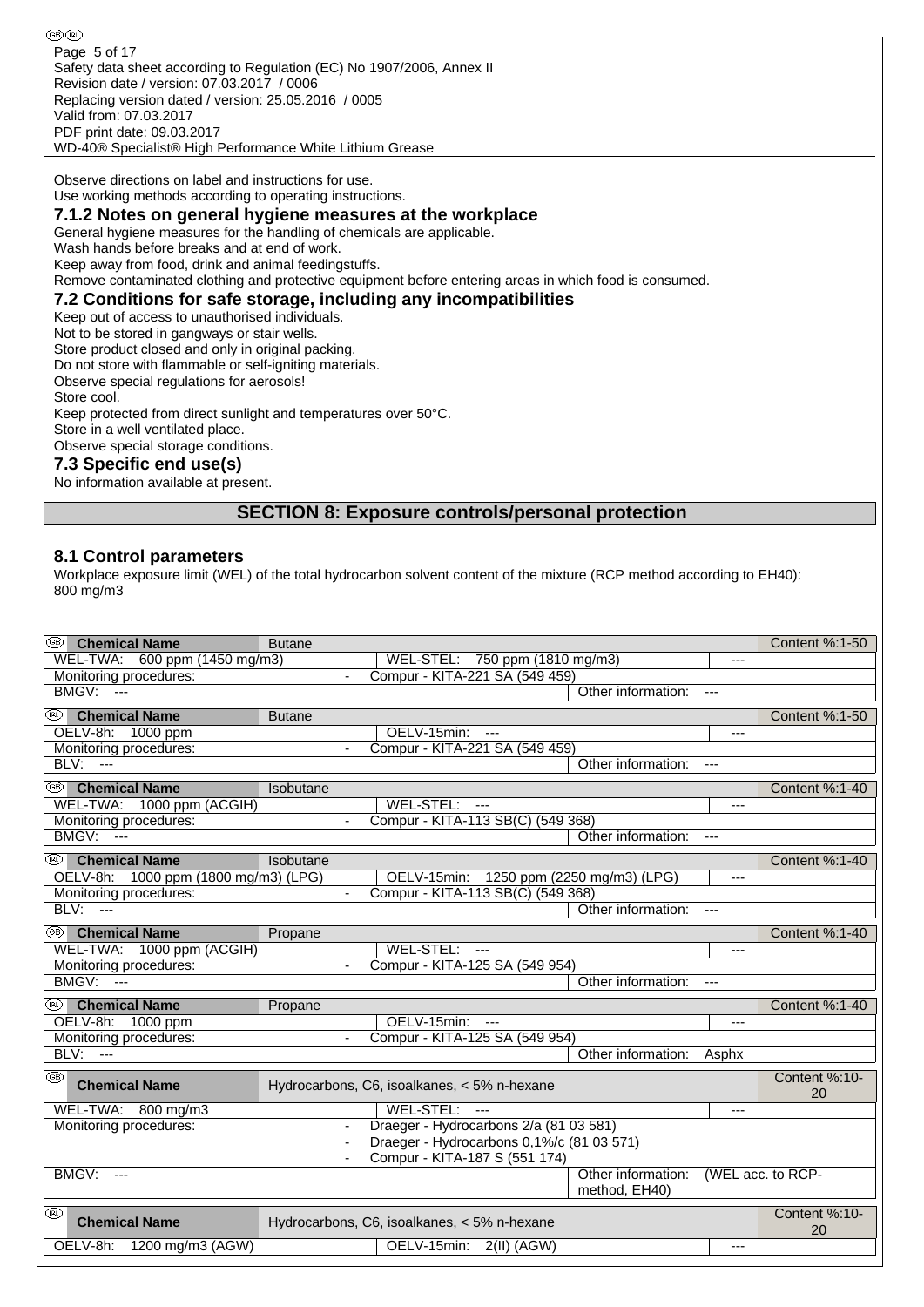| ®®                                                                                                                                |                          |                                                                                                                       |                                                                                                                                  |                      |                   |
|-----------------------------------------------------------------------------------------------------------------------------------|--------------------------|-----------------------------------------------------------------------------------------------------------------------|----------------------------------------------------------------------------------------------------------------------------------|----------------------|-------------------|
| Page 6 of 17                                                                                                                      |                          |                                                                                                                       |                                                                                                                                  |                      |                   |
| Safety data sheet according to Regulation (EC) No 1907/2006, Annex II                                                             |                          |                                                                                                                       |                                                                                                                                  |                      |                   |
| Revision date / version: 07.03.2017 / 0006                                                                                        |                          |                                                                                                                       |                                                                                                                                  |                      |                   |
| Replacing version dated / version: 25.05.2016 / 0005                                                                              |                          |                                                                                                                       |                                                                                                                                  |                      |                   |
| Valid from: 07.03.2017                                                                                                            |                          |                                                                                                                       |                                                                                                                                  |                      |                   |
| PDF print date: 09.03.2017                                                                                                        |                          |                                                                                                                       |                                                                                                                                  |                      |                   |
| WD-40® Specialist® High Performance White Lithium Grease                                                                          |                          |                                                                                                                       |                                                                                                                                  |                      |                   |
|                                                                                                                                   |                          |                                                                                                                       |                                                                                                                                  |                      |                   |
| Monitoring procedures:                                                                                                            |                          | Draeger - Hydrocarbons 2/a (81 03 581)                                                                                |                                                                                                                                  |                      |                   |
|                                                                                                                                   |                          | Draeger - Hydrocarbons 0,1%/c (81 03 571)                                                                             |                                                                                                                                  |                      |                   |
|                                                                                                                                   |                          | Compur - KITA-187 S (551 174)                                                                                         |                                                                                                                                  |                      |                   |
| BLV:<br>$\sim$ $\sim$                                                                                                             |                          |                                                                                                                       | Other information:                                                                                                               | $\cdots$             |                   |
|                                                                                                                                   |                          |                                                                                                                       |                                                                                                                                  |                      |                   |
| )<br><b>Chemical Name</b>                                                                                                         |                          | Hydrocarbons, C7, n-alkanes, isoalkanes, cyclics                                                                      |                                                                                                                                  |                      | Content %:5-15    |
| WEL-TWA: 800 mg/m3                                                                                                                |                          | WEL-STEL: ---                                                                                                         |                                                                                                                                  | ---                  |                   |
| Monitoring procedures:                                                                                                            |                          | Draeger - Hydrocarbons 2/a (81 03 581)                                                                                |                                                                                                                                  |                      |                   |
|                                                                                                                                   |                          | Draeger - Hydrocarbons 0,1%/c (81 03 571)                                                                             |                                                                                                                                  |                      |                   |
|                                                                                                                                   |                          | Compur - KITA-187 S (551 174)                                                                                         |                                                                                                                                  |                      |                   |
| BMGV:<br>$\hspace{0.05cm} \ldots$                                                                                                 |                          |                                                                                                                       | Other information:                                                                                                               |                      | (WEL acc. to RCP- |
|                                                                                                                                   |                          |                                                                                                                       | method, EH40)                                                                                                                    |                      |                   |
| <b>Chemical Name</b><br>(BL).                                                                                                     |                          | Hydrocarbons, C7, n-alkanes, isoalkanes, cyclics                                                                      |                                                                                                                                  |                      | Content %:5-15    |
| OELV-8h: 1200 mg/m3 (AGW)                                                                                                         |                          | OELV-15min: 2(II) (AGW)                                                                                               |                                                                                                                                  | ---                  |                   |
| Monitoring procedures:                                                                                                            |                          | Draeger - Hydrocarbons 2/a (81 03 581)                                                                                |                                                                                                                                  |                      |                   |
|                                                                                                                                   |                          | Draeger - Hydrocarbons 0,1%/c (81 03 571)                                                                             |                                                                                                                                  |                      |                   |
|                                                                                                                                   |                          |                                                                                                                       |                                                                                                                                  |                      |                   |
| BLV:<br>$\overline{a}$                                                                                                            |                          | Compur - KITA-187 S (551 174)                                                                                         | Other information:                                                                                                               | $---$                |                   |
|                                                                                                                                   |                          |                                                                                                                       |                                                                                                                                  |                      |                   |
| ⊛<br><b>Chemical Name</b>                                                                                                         |                          | Distillates (petroleum), hydrotreated light                                                                           |                                                                                                                                  |                      | Content %:1-      |
|                                                                                                                                   |                          |                                                                                                                       |                                                                                                                                  |                      | ~10               |
| WEL-TWA: $1200 \text{ mg/m}$ 3 ( $>=$ C7 normal and                                                                               |                          | WEL-STEL:                                                                                                             |                                                                                                                                  | ---                  |                   |
| branched chain alkanes)                                                                                                           |                          |                                                                                                                       |                                                                                                                                  |                      |                   |
| Monitoring procedures:                                                                                                            | $\overline{\phantom{a}}$ | Draeger - Hydrocarbons 2/a (81 03 581)                                                                                |                                                                                                                                  |                      |                   |
|                                                                                                                                   |                          | Draeger - Hydrocarbons 0,1%/c (81 03 571)                                                                             |                                                                                                                                  |                      |                   |
|                                                                                                                                   |                          | Compur - KITA-187 S (551 174)                                                                                         |                                                                                                                                  |                      |                   |
| BMGV:<br>$\hspace{0.05cm} \ldots$                                                                                                 |                          |                                                                                                                       | Other information:                                                                                                               | $\scriptstyle\cdots$ |                   |
| (R)                                                                                                                               |                          |                                                                                                                       |                                                                                                                                  |                      | Content %:1-      |
| <b>Chemical Name</b>                                                                                                              |                          | Distillates (petroleum), hydrotreated light                                                                           |                                                                                                                                  |                      | ~10               |
| OELV-8h:<br>600 mg/m3 (AGW)                                                                                                       |                          | OELV-15min: 2(II) (AGW)                                                                                               |                                                                                                                                  | ---                  |                   |
| Monitoring procedures:                                                                                                            | $\overline{\phantom{a}}$ | Draeger - Hydrocarbons 2/a (81 03 581)                                                                                |                                                                                                                                  |                      |                   |
|                                                                                                                                   |                          | Draeger - Hydrocarbons 0,1%/c (81 03 571)                                                                             |                                                                                                                                  |                      |                   |
|                                                                                                                                   |                          |                                                                                                                       |                                                                                                                                  |                      |                   |
| BLV:<br>$\sim$ $\sim$                                                                                                             |                          | Compur - KITA-187 S (551 174)                                                                                         | Other information:                                                                                                               |                      |                   |
|                                                                                                                                   |                          |                                                                                                                       |                                                                                                                                  | $---$                |                   |
| ⊛<br><b>Chemical Name</b>                                                                                                         | Oil mist, mineral        |                                                                                                                       |                                                                                                                                  |                      | Content %:        |
| WEL-TWA:<br>5 mg/m3 (ACGIH)                                                                                                       |                          | WEL-STEL: 10 mg/m3 (ACGIH)                                                                                            |                                                                                                                                  | ---                  |                   |
| Monitoring procedures:                                                                                                            | $\blacksquare$           | Draeger - Oil 10/a-P (67 28 371)                                                                                      |                                                                                                                                  |                      |                   |
|                                                                                                                                   |                          | Draeger - Oil Mist 1/a (67 33 031)                                                                                    |                                                                                                                                  |                      |                   |
| BMGV:<br>----                                                                                                                     |                          |                                                                                                                       | Other information:                                                                                                               | ---                  |                   |
| (BL)                                                                                                                              |                          |                                                                                                                       |                                                                                                                                  |                      |                   |
| <b>Chemical Name</b><br>OELV-8h: 5 mg/m3 (Mineral oil, pure, highly &                                                             | Oil mist, mineral        |                                                                                                                       |                                                                                                                                  |                      | Content %:        |
| severely refined (inhalable))                                                                                                     |                          | OELV-15min:<br>$\overline{\phantom{a}}$                                                                               |                                                                                                                                  | ---                  |                   |
| Monitoring procedures:                                                                                                            |                          | Draeger - Oil 10/a-P (67 28 371)                                                                                      |                                                                                                                                  |                      |                   |
|                                                                                                                                   |                          | Draeger - Oil Mist 1/a (67 33 031)                                                                                    |                                                                                                                                  |                      |                   |
| BLV:                                                                                                                              |                          |                                                                                                                       | Other information:                                                                                                               |                      |                   |
| $\overline{a}$                                                                                                                    |                          |                                                                                                                       |                                                                                                                                  | $---$                |                   |
| OĐ<br><b>Chemical Name</b>                                                                                                        | Titanium dioxide         |                                                                                                                       |                                                                                                                                  |                      | Content %:        |
| WEL-TWA: 10 mg/m3 (total inhalable dust), 4                                                                                       |                          | WEL-STEL:                                                                                                             |                                                                                                                                  | ---                  |                   |
| mg/m3 (respirable dust)                                                                                                           |                          |                                                                                                                       |                                                                                                                                  |                      |                   |
| Monitoring procedures:                                                                                                            |                          | $---$                                                                                                                 |                                                                                                                                  |                      |                   |
| <b>BMGV: ---</b>                                                                                                                  |                          |                                                                                                                       | Other information:                                                                                                               | ---                  |                   |
| <b>Chemical Name</b><br>(RL)                                                                                                      |                          |                                                                                                                       |                                                                                                                                  |                      | Content %:        |
| OELV-8h: 4 mg/m3 (respirable dust), 10 mg/m3                                                                                      | Titanium dioxide         |                                                                                                                       |                                                                                                                                  |                      |                   |
| (total inhalable dust)                                                                                                            |                          | OELV-15min:                                                                                                           |                                                                                                                                  | ---                  |                   |
| Monitoring procedures:                                                                                                            |                          | $---$                                                                                                                 |                                                                                                                                  |                      |                   |
|                                                                                                                                   |                          |                                                                                                                       |                                                                                                                                  |                      |                   |
| BLV:<br>$\sim$ $\sim$                                                                                                             |                          |                                                                                                                       | Other information:                                                                                                               | ---                  |                   |
|                                                                                                                                   |                          |                                                                                                                       |                                                                                                                                  |                      |                   |
| (ter                                                                                                                              |                          | WEL-TWA = Workplace Exposure Limit - Long-term exposure limit (8-hour TWA (= time weighted average) reference period) |                                                                                                                                  |                      |                   |
| EH40. AGW = "Arbeitsplatzgrenzwert" (workplace limit value, Germany).   WEL-STEL = Workplace Exposure Limit - Short-term          |                          |                                                                                                                       |                                                                                                                                  |                      |                   |
| exposure limit (15-minute reference period).   BMGV = Biological monitoring guidance value EH40. BGW = "Biologischer Grenzwert"   |                          |                                                                                                                       |                                                                                                                                  |                      |                   |
| (biological limit value, Germany)   Other information: Sen = Capable of causing occupational asthma. Sk = Can be absorbed through |                          |                                                                                                                       |                                                                                                                                  |                      |                   |
| skin. Carc = Capable of causing cancer and/or heritable genetic damage.                                                           |                          |                                                                                                                       |                                                                                                                                  |                      |                   |
|                                                                                                                                   |                          |                                                                                                                       | ** = The exposure limit for this substance is repealed through the TRGS 900 (Germany) of January 2006 with the goal of revision. |                      |                   |

 OELV-8h = Occupational Exposure Limit Value (8-hour reference period). (IFV) = Inhalable Fraction and Vapour. (I) = Inhalable Fraction. (R) = Respirable Fraction. | OELV-15min = Occupational Exposure Limit Value (15-minute reference period). (IFV) =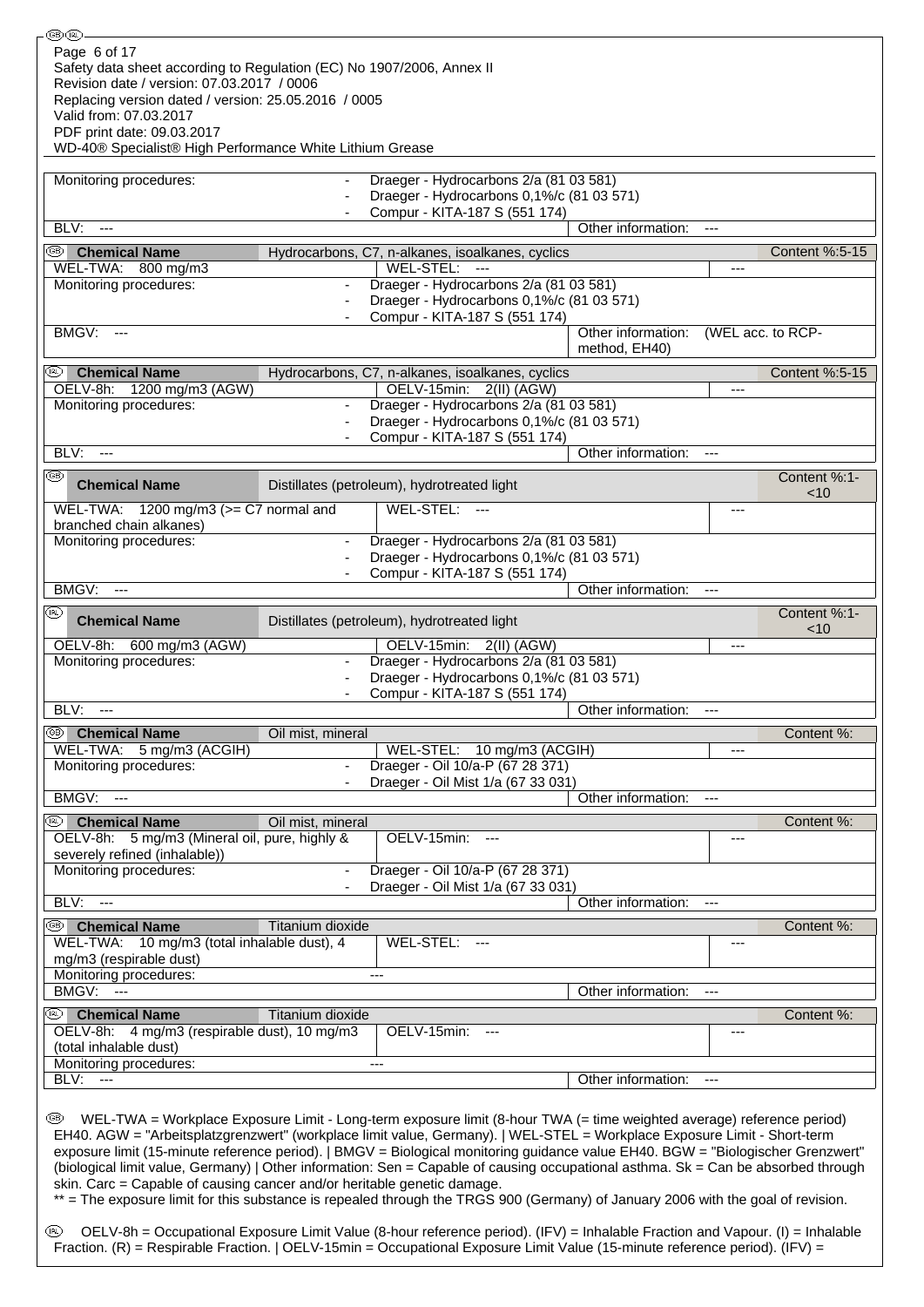Inhalable Fraction and Vapour. (I) = Inhalable Fraction. (R) = Respirable Fraction. | BLV = Biological limit value | Other information: Carc1A, Carc1B = carcinogenic substance, Cat. 1A or 1B. Muta1A, Muta1B = mutagenic substance, Cat. 1A or 1B. Repr1A, Repr1B  $=$  Substances known to be toxic for reproduction, Cat. 1A or 1B. Sk = can be absorbed through skin. Asphx = asphyxiant. Sen = Respiratory sensitizer. BOELV = Binding Occupational Exposure Limit Values. IOELV = Indicative Occupational Exposure Limit Values.

| Hydrocarbons, C6, isoalkanes, < 5% n-hexane |                    |                         |                  |       |       |             |  |  |
|---------------------------------------------|--------------------|-------------------------|------------------|-------|-------|-------------|--|--|
| Area of application                         | Exposure route /   | <b>Effect on health</b> | <b>Descripto</b> | Value | Unit  | <b>Note</b> |  |  |
|                                             | Environmental      |                         |                  |       |       |             |  |  |
|                                             | compartment        |                         |                  |       |       |             |  |  |
| Consumer                                    | Human - dermal     | Long term, systemic     | <b>DNEL</b>      | 1377  | mg/kg |             |  |  |
|                                             |                    | effects                 |                  |       | bw/d  |             |  |  |
| Consumer                                    | Human - oral       | Long term, systemic     | <b>DNEL</b>      | 1301  | mg/kg |             |  |  |
|                                             |                    | effects                 |                  |       | bw/d  |             |  |  |
| Consumer                                    | Human - inhalation | Long term, systemic     | <b>DNEL</b>      | 1131  | mg/m3 |             |  |  |
|                                             |                    | effects                 |                  |       |       |             |  |  |
| Workers / employees                         | Human - dermal     | Long term, systemic     | <b>DNEL</b>      | 13964 | mg/kg |             |  |  |
|                                             |                    | effects                 |                  |       | bw/d  |             |  |  |
| Workers / employees                         | Human - inhalation | Long term, systemic     | <b>DNEL</b>      | 5306  | mg/m3 |             |  |  |
|                                             |                    | effects                 |                  |       |       |             |  |  |

| Hydrocarbons, C7, n-alkanes, isoalkanes, cyclics |                                                         |                                |                  |       |                 |             |  |  |
|--------------------------------------------------|---------------------------------------------------------|--------------------------------|------------------|-------|-----------------|-------------|--|--|
| Area of application                              | <b>Exposure route /</b><br>Environmental<br>compartment | <b>Effect on health</b>        | <b>Descripto</b> | Value | <b>Unit</b>     | <b>Note</b> |  |  |
| Consumer                                         | Human - oral                                            | Long term, systemic<br>effects | <b>DNEL</b>      | 149   | mg/kg<br>bw/day |             |  |  |
| Consumer                                         | Human - dermal                                          | Long term, systemic<br>effects | <b>DNEL</b>      | 149   | mg/kg<br>bw/dav |             |  |  |
| Consumer                                         | Human - inhalation                                      | Long term, systemic<br>effects | <b>DNEL</b>      | 447   | mg/m3           |             |  |  |
| Workers / employees                              | Human - dermal                                          | Long term, systemic<br>effects | <b>DNEL</b>      | 300   | mg/kg<br>bw/day |             |  |  |
| Workers / employees                              | Human - inhalation                                      | Long term, systemic<br>effects | <b>DNEL</b>      | 2085  | mg/m3           |             |  |  |

| <b>Titanium dioxide</b> |                            |                         |                  |       |             |             |
|-------------------------|----------------------------|-------------------------|------------------|-------|-------------|-------------|
| Area of application     | <b>Exposure route /</b>    | <b>Effect on health</b> | <b>Descripto</b> | Value | <b>Unit</b> | <b>Note</b> |
|                         | <b>Environmental</b>       |                         | r                |       |             |             |
|                         | compartment                |                         |                  |       |             |             |
|                         | Environment - freshwater   |                         | <b>PNEC</b>      | 0,127 | mq/l        |             |
|                         | Environment - marine       |                         | <b>PNEC</b>      |       | mg/l        |             |
|                         | Environment - water,       |                         | <b>PNEC</b>      | 0,61  | mg/l        |             |
|                         | sporadic (intermittent)    |                         |                  |       |             |             |
|                         | release                    |                         |                  |       |             |             |
|                         | Environment - sewage       |                         | <b>PNEC</b>      | 100   | mg/l        |             |
|                         | treatment plant            |                         |                  |       |             |             |
|                         | Environment - sediment,    |                         | <b>PNEC</b>      | 1000  | mg/kg dw    |             |
|                         | freshwater                 |                         |                  |       |             |             |
|                         | Environment - sediment,    |                         | <b>PNEC</b>      | 100   | mg/kg dw    |             |
|                         | marine                     |                         |                  |       |             |             |
|                         | Environment - soil         |                         | <b>PNEC</b>      | 100   | mg/kg dw    |             |
|                         | Environment - oral (animal |                         | <b>PNEC</b>      | 1667  | mg/kg       |             |
|                         | feed)                      |                         |                  |       | feed        |             |
| Consumer                | Human - oral               | Long term, systemic     | <b>DNEL</b>      | 700   | mg/kg       |             |
|                         |                            | effects                 |                  |       |             |             |
| Workers / employees     | Human - inhalation         | Long term, local        | <b>DNEL</b>      | 10    | mg/m3       |             |
|                         |                            | effects                 |                  |       |             |             |

### **8.2 Exposure controls 8.2.1 Appropriate engineering controls**

Ensure good ventilation. This can be achieved by local suction or general air extraction.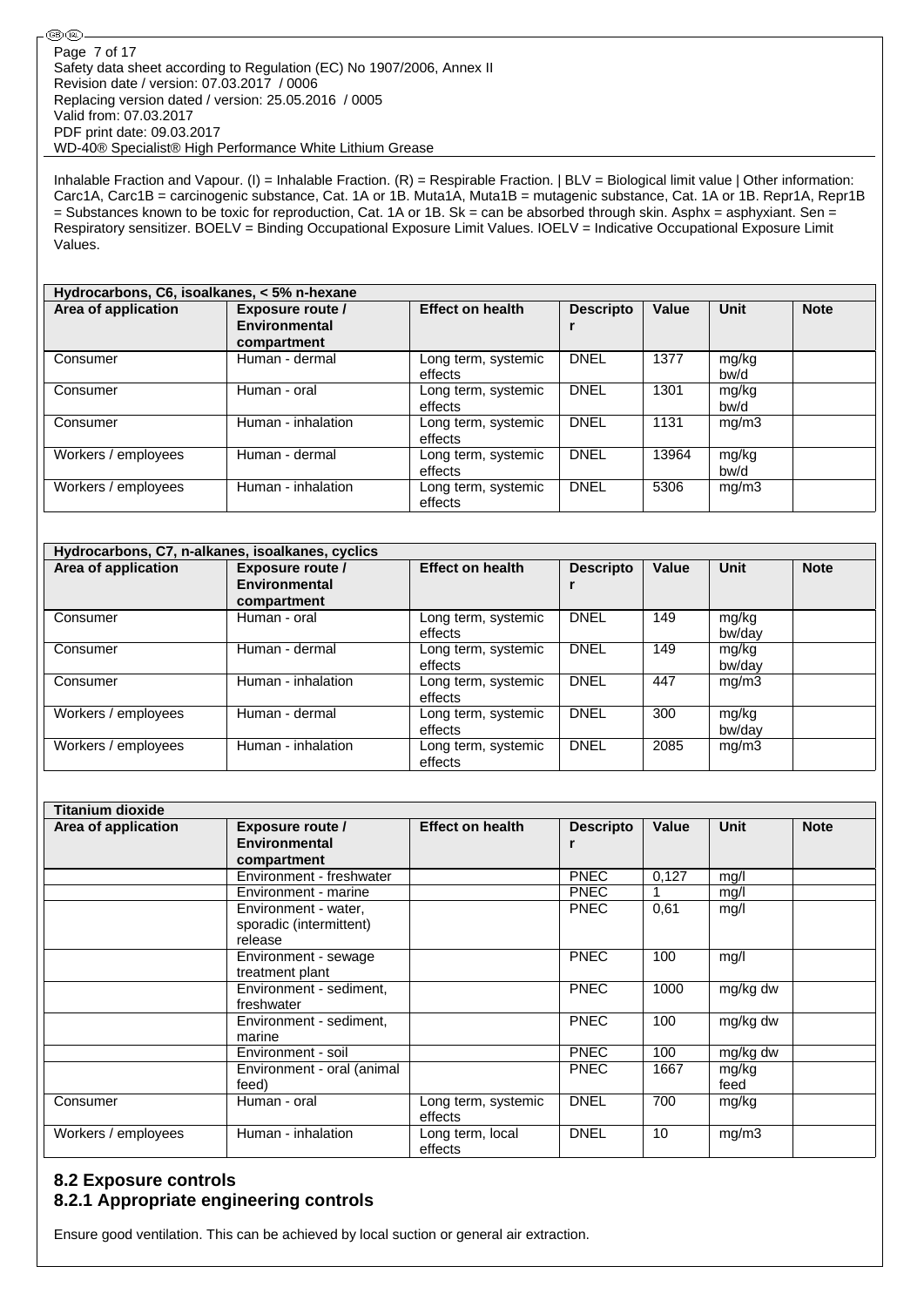⊛® Page 8 of 17Safety data sheet according to Regulation (EC) No 1907/2006, Annex II Revision date / version: 07.03.2017 / 0006 Replacing version dated / version: 25.05.2016 / 0005 Valid from: 07.03.2017 PDF print date: 09.03.2017 WD-40® Specialist® High Performance White Lithium Grease

If this is insufficient to maintain the concentration under the WEL or AGW values, suitable breathing protection should be worn. Applies only if maximum permissible exposure values are listed here.

Suitable assessment methods for reviewing the effectiveness of protection measures adopted include metrological and nonmetrological investigative techniques.

These are specified by e.g. EN 14042.

EN 14042 "Workplace atmospheres. Guide for the application and use of procedures for the assessment of exposure to chemical and biological agents".

#### **8.2.2 Individual protection measures, such as personal protective equipment**

General hygiene measures for the handling of chemicals are applicable.

Wash hands before breaks and at end of work.

Keep away from food, drink and animal feedingstuffs.

Remove contaminated clothing and protective equipment before entering areas in which food is consumed.

Eye/face protection: With danger of contact with eyes. Tight fitting protective goggles with side protection (EN 166).

Skin protection - Hand protection: Normally not necessary. with long-term contact: If applicable Protective nitrile gloves (EN 374) Minimum layer thickness in mm: 0,4 Permeation time (penetration time) in minutes:  $> 480$ The breakthrough times determined in accordance with EN 374 Part 3 were not obtained under practical conditions. The recommended maximum wearing time is 50% of breakthrough time. Protective gloves made of polyvinyl alcohol (EN 374) Protective Viton® / fluoroelastomer gloves (EN 374) Protective hand cream recommended.

Skin protection - Other: Protective working garments (e.g. safety shoes EN ISO 20345, long-sleeved protective working garments).

Respiratory protection: Normally not necessary. If OES or MEL is exceeded. Filter A2 P2 (EN 14387), code colour brown, white At high concentrations: Respiratory protection appliance (insulation device) (e.g. EN 137 or EN 138) Observe wearing time limitations for respiratory protection equipment.

Thermal hazards: Not applicable

Additional information on hand protection - No tests have been performed.

In the case of mixtures, the selection has been made according to the knowledge available and the information about the contents. Selection of materials derived from glove manufacturer's indications.

Final selection of glove material must be made taking the breakthrough times, permeation rates and degradation into account. Selection of a suitable glove depends not only on the material but also on other quality characteristics and varies from manufacturer to manufacturer.

In the case of mixtures, the resistance of glove materials cannot be predicted and must therefore be tested before use. The exact breakthrough time of the glove material can be requested from the protective glove manufacturer and must be observed.

#### **8.2.3 Environmental exposure controls**

No information available at present.

#### **SECTION 9: Physical and chemical properties**

**9.1 Information on basic physical and chemical properties**

Colour: White Odour: Characteristic Odour threshold: Not determined a state of the state of the state of the state of the state of the state of the state of the state of the state of the state of the state of the state of the state of the state of the state

Physical state:  $\blacksquare$  Aerosol. Active substance: liquid.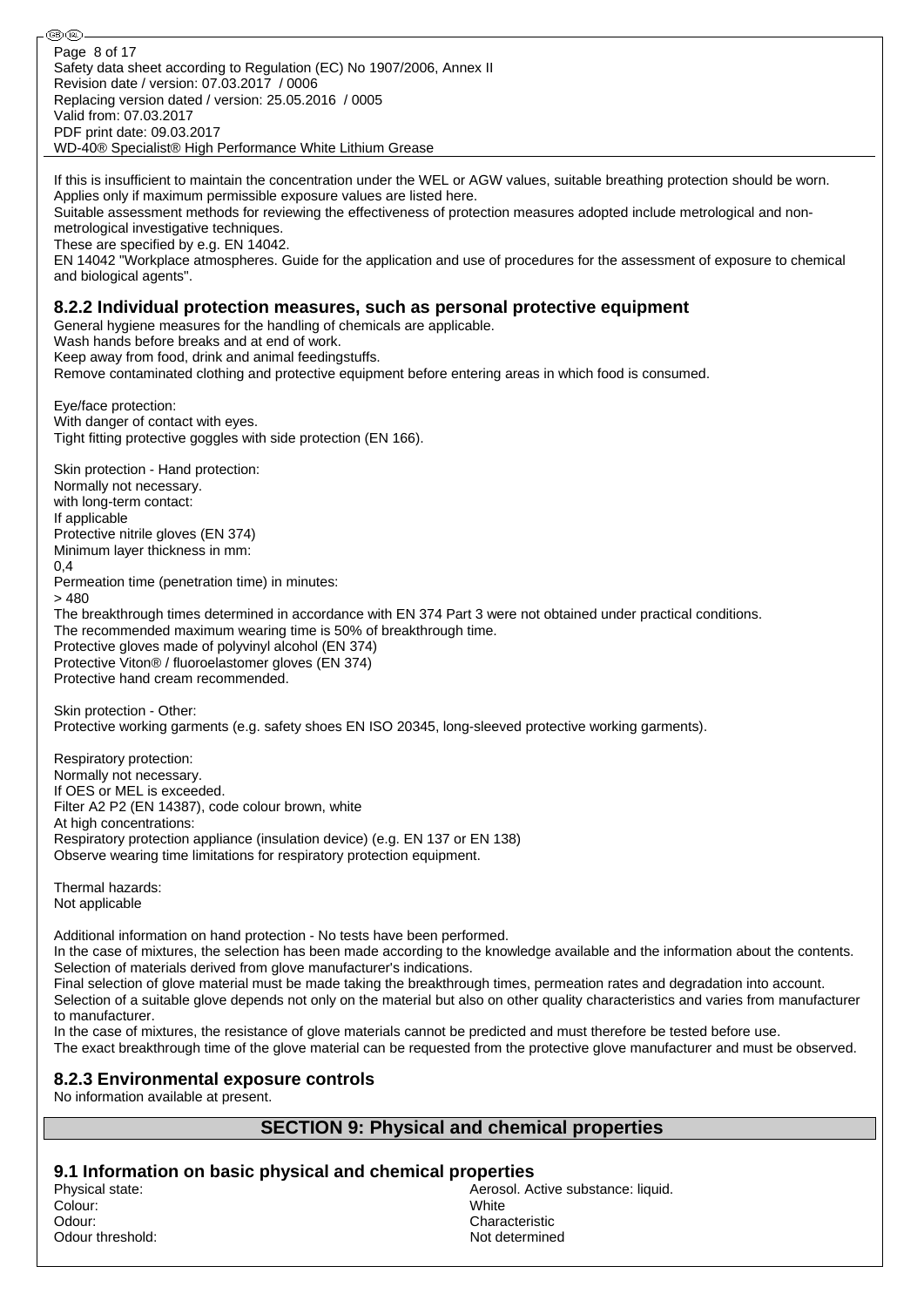Safety data sheet according to Regulation (EC) No 1907/2006, Annex II Revision date / version: 07.03.2017 / 0006 Replacing version dated / version: 25.05.2016 / 0005 Valid from: 07.03.2017 PDF print date: 09.03.2017 WD-40® Specialist® High Performance White Lithium Grease Page 9 of 17

pH-value: n.a.<br>
Melting point/freezing point: networks are not all the new more new more new more new more new more new more Melting point/freezing point: Initial boiling point and boiling range: Not determined Flash point: Not determined Evaporation rate: Not determined Flammability (solid, gas): Not determined Lower explosive limit:  $\blacksquare$ Upper explosive limit:  $\blacksquare$ Vapour pressure: Not determined Vapour density (air = 1): Not determined<br>Density: Not determined<br>Not determined Not determined Bulk density: Not determined Solubility(ies): Not determined Water solubility: **Insoluble Insoluble** Partition coefficient (n-octanol/water): Not determined Auto-ignition temperature:<br>
Decomposition temperature:<br>
Not determined<br>
Not determined Decomposition temperature: Viscosity: <7 mm2/s (Liquid concentrate ) Explosive properties: Product is not explosive. Possible build up of explosive/highly flammable vapour/air mixture. Oxidising properties: No **9.2 Other information** Not determined<br>Not determined Fat solubility / solvent: Conductivity:<br>
Surface tension:<br>
Not determined<br>
Not determined Surface tension: Not determined<br>Solvents content: Not determined<br>Not determined Solvents content:

#### **SECTION 10: Stability and reactivity**

#### **10.1 Reactivity**

௵

The product has not been tested. **10.2 Chemical stability** Stable with proper storage and handling. **10.3 Possibility of hazardous reactions** No dangerous reactions are known. **10.4 Conditions to avoid** Heating, open flame, ignition sources Pressure increase will result in danger of bursting. **10.5 Incompatible materials** Avoid contact with strong oxidizing agents. **10.6 Hazardous decomposition products**

No decomposition when used as directed.

**SECTION 11: Toxicological information**

### **11.1 Information on toxicological effects**

Possibly more information on health effects, see Section 2.1 (classification).

| WD-40® Specialist® High Performance White Lithium Grease |                 |       |      |          |                    |              |  |
|----------------------------------------------------------|-----------------|-------|------|----------|--------------------|--------------|--|
| <b>Toxicity / effect</b>                                 | <b>Endpoint</b> | Value | Unit | Organism | <b>Test method</b> | <b>Notes</b> |  |
| Acute toxicity, by oral route:                           |                 |       |      |          |                    | n.d.a.       |  |
| Acute toxicity, by dermal                                |                 |       |      |          |                    | n.d.a.       |  |
| route:                                                   |                 |       |      |          |                    |              |  |
| Acute toxicity, by inhalation:                           |                 |       |      |          |                    | n.d.a.       |  |
| Skin corrosion/irritation:                               |                 |       |      |          |                    | n.d.a.       |  |
| Serious eye                                              |                 |       |      |          |                    | n.d.a.       |  |
| damage/irritation:                                       |                 |       |      |          |                    |              |  |
| Respiratory or skin                                      |                 |       |      |          |                    | n.d.a.       |  |
| sensitisation:                                           |                 |       |      |          |                    |              |  |
| Germ cell mutagenicity:                                  |                 |       |      |          |                    | n.d.a.       |  |
| Carcinogenicity:                                         |                 |       |      |          |                    | n.d.a.       |  |
| Reproductive toxicity:                                   |                 |       |      |          |                    | n.d.a.       |  |
| Specific target organ toxicity -                         |                 |       |      |          |                    | n.d.a.       |  |
| single exposure (STOT-SE):                               |                 |       |      |          |                    |              |  |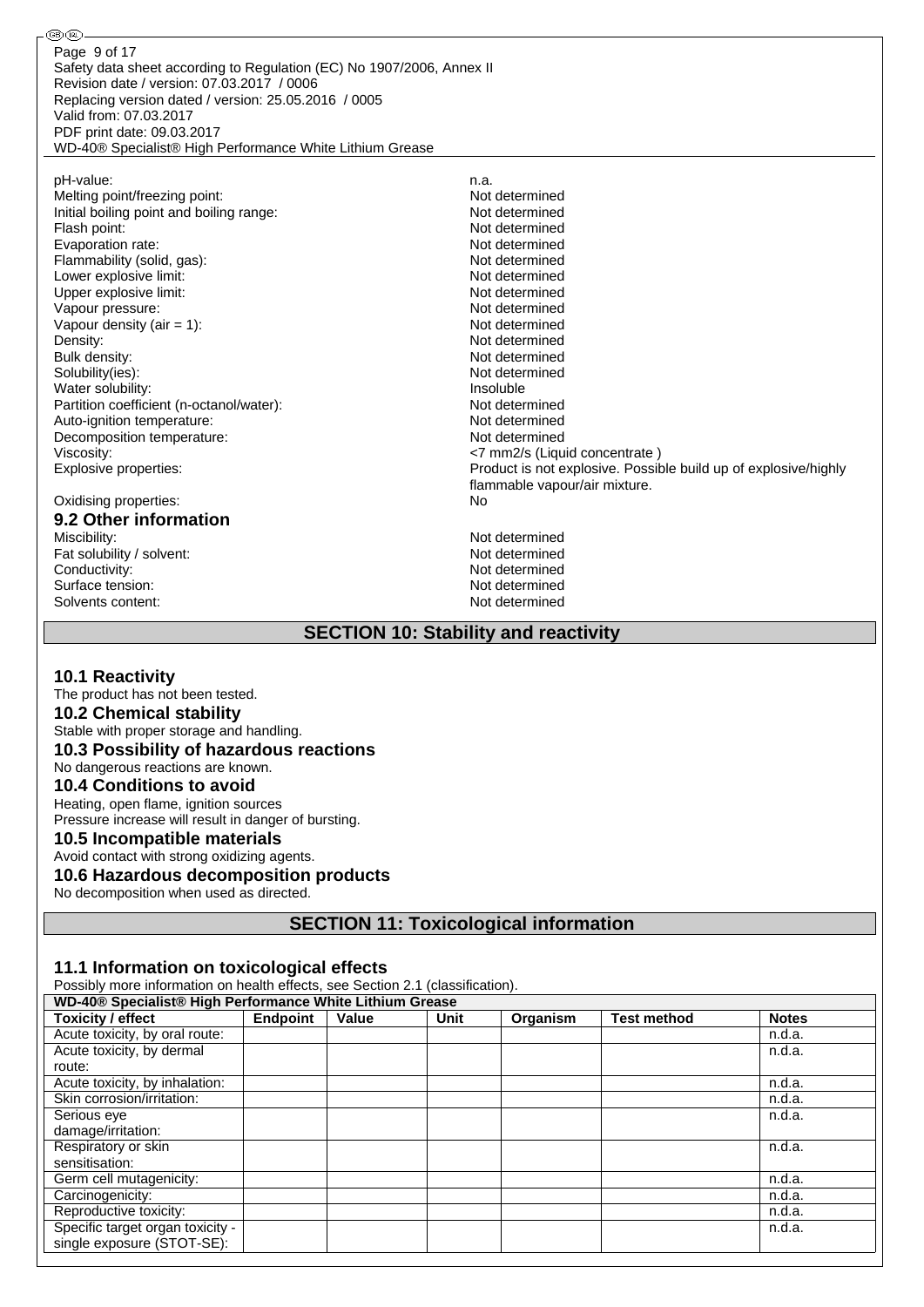| – ریمان ریاض<br>Page 10 of 17<br>Safety data sheet according to Regulation (EC) No 1907/2006, Annex II<br>Revision date / version: 07.03.2017 / 0006<br>Replacing version dated / version: 25.05.2016 / 0005<br>Valid from: 07.03.2017<br>PDF print date: 09.03.2017<br>WD-40® Specialist® High Performance White Lithium Grease |                 |       |         |          |                                                         |                                                                                                                                                                                             |
|----------------------------------------------------------------------------------------------------------------------------------------------------------------------------------------------------------------------------------------------------------------------------------------------------------------------------------|-----------------|-------|---------|----------|---------------------------------------------------------|---------------------------------------------------------------------------------------------------------------------------------------------------------------------------------------------|
| Specific target organ toxicity -<br>repeated exposure (STOT-<br>$RE)$ :                                                                                                                                                                                                                                                          |                 |       |         |          |                                                         | n.d.a.                                                                                                                                                                                      |
| Aspiration hazard:                                                                                                                                                                                                                                                                                                               |                 |       |         |          |                                                         | n.d.a.                                                                                                                                                                                      |
| Symptoms:                                                                                                                                                                                                                                                                                                                        |                 |       |         |          |                                                         | n.d.a.                                                                                                                                                                                      |
| Other information:                                                                                                                                                                                                                                                                                                               |                 |       |         |          |                                                         | Classification<br>according to<br>calculation<br>procedure.                                                                                                                                 |
|                                                                                                                                                                                                                                                                                                                                  |                 |       |         |          |                                                         |                                                                                                                                                                                             |
| <b>Butane</b>                                                                                                                                                                                                                                                                                                                    |                 |       |         |          |                                                         |                                                                                                                                                                                             |
| <b>Toxicity / effect</b>                                                                                                                                                                                                                                                                                                         | <b>Endpoint</b> | Value | Unit    | Organism | <b>Test method</b>                                      | <b>Notes</b>                                                                                                                                                                                |
| Acute toxicity, by inhalation:                                                                                                                                                                                                                                                                                                   | LC50            | 658   | mg/l/4h | Rat      |                                                         |                                                                                                                                                                                             |
| Germ cell mutagenicity:                                                                                                                                                                                                                                                                                                          |                 |       |         |          | OECD 471 (Bacterial<br><b>Reverse Mutation</b><br>Test) | Negative                                                                                                                                                                                    |
| Symptoms:                                                                                                                                                                                                                                                                                                                        |                 |       |         |          |                                                         | ataxia,<br>breathing<br>difficulties,<br>drowsiness,<br>unconsciousnes<br>s. frostbite.<br>disturbed heart<br>rhythm,<br>headaches,<br>cramps,<br>intoxication,<br>dizziness,<br>nausea and |

| <b>Isobutane</b>               |             |       |         |          |                         |                |
|--------------------------------|-------------|-------|---------|----------|-------------------------|----------------|
| Toxicity / effect              | Endpoint    | Value | Unit    | Organism | <b>Test method</b>      | <b>Notes</b>   |
| Acute toxicity, by inhalation: | <b>LC50</b> | 658   | mg/l/4h | Rat      |                         |                |
| Serious eye                    |             |       |         | Rabbit   |                         | Not irritant   |
| damage/irritation:             |             |       |         |          |                         |                |
| Germ cell mutagenicity:        |             |       |         |          | OECD 471 (Bacterial     | Negative       |
|                                |             |       |         |          | <b>Reverse Mutation</b> |                |
|                                |             |       |         |          | Test)                   |                |
| Symptoms:                      |             |       |         |          |                         | unconsciousnes |
|                                |             |       |         |          |                         | s, frostbite,  |
|                                |             |       |         |          |                         | headaches,     |
|                                |             |       |         |          |                         | cramps,        |
|                                |             |       |         |          |                         | dizziness,     |
|                                |             |       |         |          |                         | nausea and     |
|                                |             |       |         |          |                         | vomiting.      |

| <b>Propane</b>                 |              |        |         |          |                         |              |
|--------------------------------|--------------|--------|---------|----------|-------------------------|--------------|
| <b>Toxicity / effect</b>       | Endpoint     | Value  | Unit    | Organism | <b>Test method</b>      | <b>Notes</b> |
| Acute toxicity, by inhalation: | <b>LC50</b>  | 658    | mg/l/4h | Rat      |                         |              |
| Germ cell mutagenicity:        |              |        |         |          | OECD 471 (Bacterial     | Negative     |
|                                |              |        |         |          | <b>Reverse Mutation</b> |              |
|                                |              |        |         |          | Test)                   |              |
| Reproductive toxicity          | <b>NOAEC</b> | 21.641 | mg/l    |          | OECD 422                |              |
| (Developmental toxicity):      |              |        |         |          | (Combined Repeated)     |              |
|                                |              |        |         |          | Dose Tox. Study with    |              |
|                                |              |        |         |          | the                     |              |
|                                |              |        |         |          | Reproduction/Develop    |              |
|                                |              |        |         |          | m. Tox. Screening       |              |
|                                |              |        |         |          | Test)                   |              |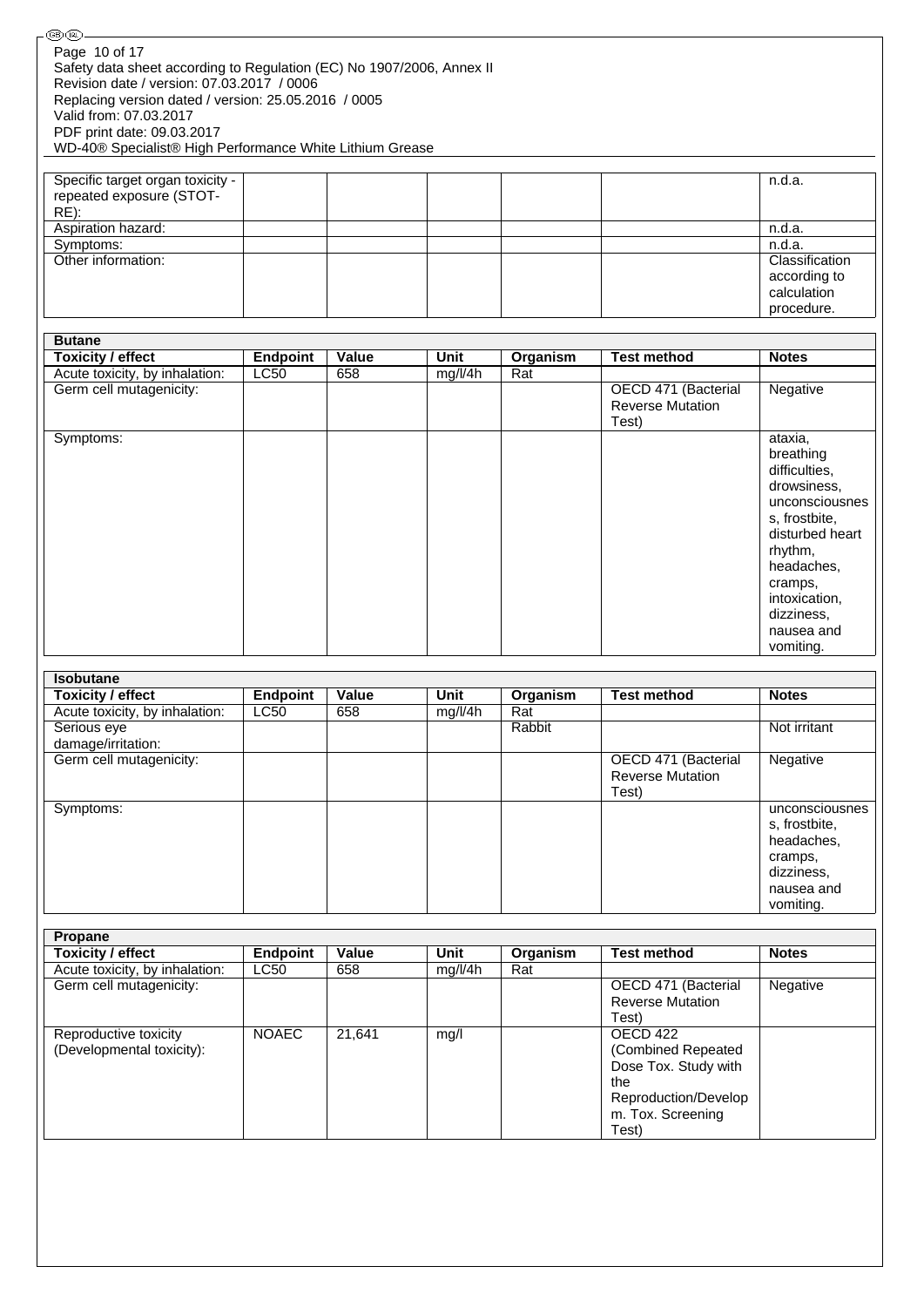| Symptoms: |  | breathing<br>difficulties,<br>unconsciousnes<br>s, frostbite,<br>headaches,<br>cramps,<br>mucous<br>membrane<br>irritation,<br>dizziness, |
|-----------|--|-------------------------------------------------------------------------------------------------------------------------------------------|
|           |  | nausea and<br>vomiting.                                                                                                                   |

| Hydrocarbons, C6, isoalkanes, < 5% n-hexane |                 |        |         |          |                      |                   |  |  |
|---------------------------------------------|-----------------|--------|---------|----------|----------------------|-------------------|--|--|
| <b>Toxicity / effect</b>                    | <b>Endpoint</b> | Value  | Unit    | Organism | <b>Test method</b>   | <b>Notes</b>      |  |  |
| Acute toxicity, by oral route:              | LD50            | >16750 | mg/kg   | Rat      | OECD 401 (Acute      |                   |  |  |
|                                             |                 |        |         |          | Oral Toxicity)       |                   |  |  |
| Acute toxicity, by dermal                   | LD50            | >3350  | mg/kg   | Rabbit   | OECD 402 (Acute      |                   |  |  |
| route:                                      |                 |        |         |          | Dermal Toxicity)     |                   |  |  |
| Acute toxicity, by inhalation:              | LC50            | 259    | mg/l/4h | Rat      | OECD 403 (Acute      | Vapours           |  |  |
|                                             |                 |        |         |          | Inhalation Toxicity) |                   |  |  |
| Aspiration hazard:                          |                 |        |         |          |                      | Yes               |  |  |
| Symptoms:                                   |                 |        |         |          |                      | drowsiness,       |  |  |
|                                             |                 |        |         |          |                      | unconsciousnes    |  |  |
|                                             |                 |        |         |          |                      | s,                |  |  |
|                                             |                 |        |         |          |                      | heart/circulatory |  |  |
|                                             |                 |        |         |          |                      | disorders,        |  |  |
|                                             |                 |        |         |          |                      | headaches,        |  |  |
|                                             |                 |        |         |          |                      | cramps,           |  |  |
|                                             |                 |        |         |          |                      | drowsiness,       |  |  |
|                                             |                 |        |         |          |                      | mucous            |  |  |
|                                             |                 |        |         |          |                      | membrane          |  |  |
|                                             |                 |        |         |          |                      | irritation,       |  |  |
|                                             |                 |        |         |          |                      | dizziness,        |  |  |
|                                             |                 |        |         |          |                      | nausea and        |  |  |
|                                             |                 |        |         |          |                      | vomiting.         |  |  |

| Hydrocarbons, C7, n-alkanes, isoalkanes, cyclics |                 |        |             |          |                                                    |                                                                   |
|--------------------------------------------------|-----------------|--------|-------------|----------|----------------------------------------------------|-------------------------------------------------------------------|
| <b>Toxicity / effect</b>                         | <b>Endpoint</b> | Value  | <b>Unit</b> | Organism | <b>Test method</b>                                 | <b>Notes</b>                                                      |
| Acute toxicity, by oral route:                   | LD50            | >2000  | mg/kg       | Rat      |                                                    |                                                                   |
| Acute toxicity, by oral route:                   | LD50            | >8     | ml/kg       | Rat      | OECD 401 (Acute<br>Oral Toxicity)                  |                                                                   |
| Acute toxicity, by dermal<br>route:              | LD50            | >2000  | mg/kg       | Rat      |                                                    |                                                                   |
| Acute toxicity, by dermal<br>route:              | LD50            | $>= 4$ | ml/kg       | Rat      | OECD 402 (Acute<br>Dermal Toxicity)                |                                                                   |
| Acute toxicity, by inhalation:                   | LC50            | >23,3  | mg/l/4h     | Rat      | OECD 403 (Acute<br>Inhalation Toxicity)            |                                                                   |
| Skin corrosion/irritation:                       |                 |        |             | Rabbit   | OECD 404 (Acute<br>Dermal<br>Irritation/Corrosion) | Irritant                                                          |
| Aspiration hazard:                               |                 |        |             |          |                                                    | Yes                                                               |
| Symptoms:                                        |                 |        |             |          |                                                    | diarrhoea,<br>headaches.<br>dizziness,<br>nausea and<br>vomiting. |
|                                                  |                 |        |             |          |                                                    |                                                                   |
| Distillates (petroleum), hydrotreated light      |                 |        |             |          | <b>Test method</b>                                 |                                                                   |
| <b>Toxicity / effect</b>                         | <b>Endpoint</b> | Value  | Unit        | Organism |                                                    | <b>Notes</b><br>Yes                                               |
| Aspiration hazard:                               |                 |        |             |          |                                                    |                                                                   |
| <b>Titanium dioxide</b>                          |                 |        |             |          |                                                    |                                                                   |
| Toxicity / effect                                | <b>Endpoint</b> | Value  | <b>Unit</b> | Organism | <b>Test method</b>                                 | <b>Notes</b>                                                      |
| Acute toxicity, by oral route:                   | LD50            | >5000  | mg/kg       | Rat      | OECD 425 (Acute<br>Oral Toxicity - Up-and-         |                                                                   |

Down Procedure)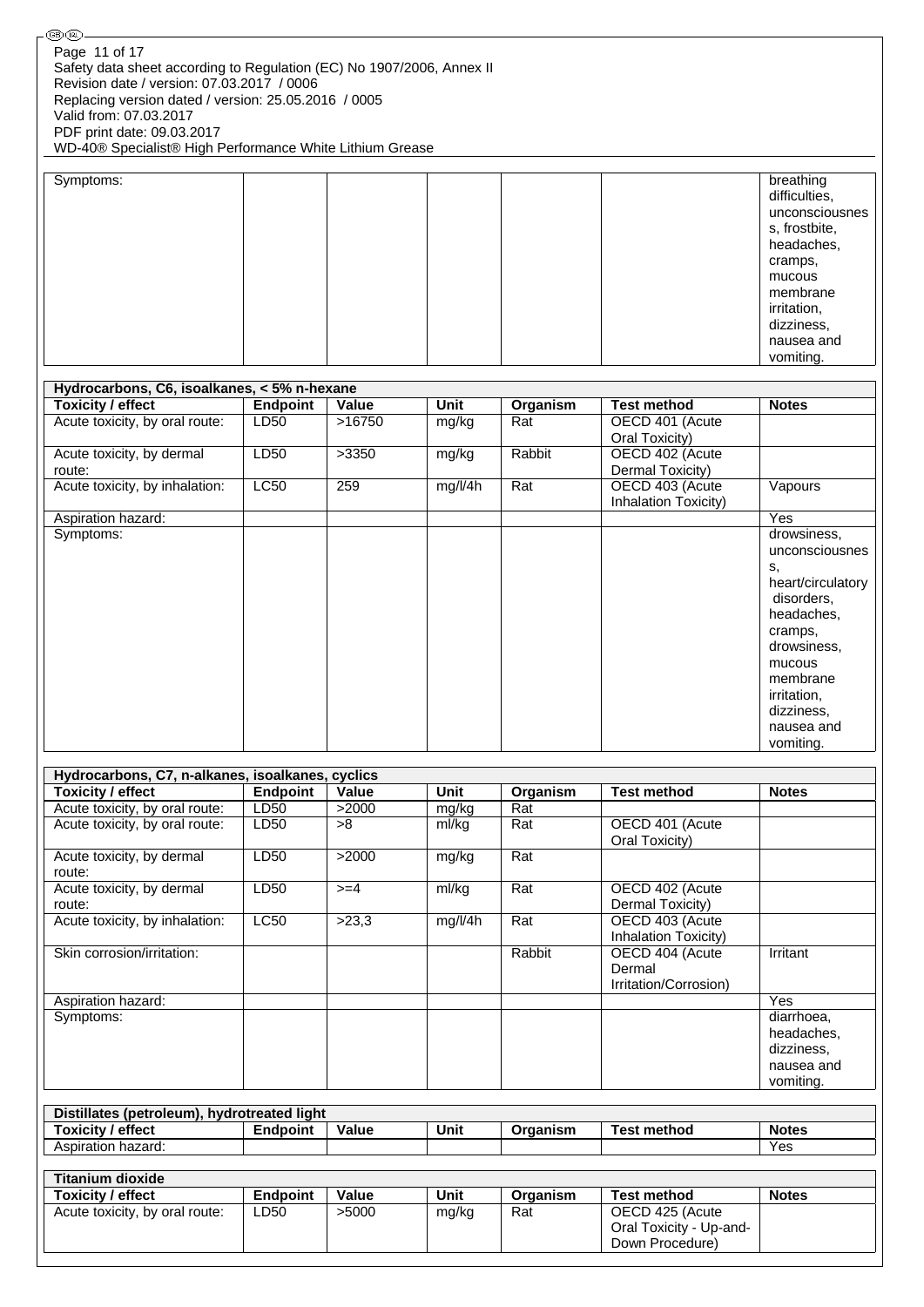| (GB) (IRL)                                                            |
|-----------------------------------------------------------------------|
| Page 12 of 17                                                         |
| Safety data sheet according to Regulation (EC) No 1907/2006, Annex II |
| Revision date / version: 07.03.2017 / 0006                            |
|                                                                       |
| Replacing version dated / version: 25.05.2016 / 0005                  |
| Valid from: 07.03.2017                                                |
| PDF print date: 09.03.2017                                            |
| WD-40® Specialist® High Performance White Lithium Grease              |

| Acute toxicity, by dermal                                                      | LD50         | >5000 | mg/kg   | Rabbit                    |                                                              |                                          |
|--------------------------------------------------------------------------------|--------------|-------|---------|---------------------------|--------------------------------------------------------------|------------------------------------------|
| route:                                                                         |              |       |         |                           |                                                              |                                          |
| Acute toxicity, by inhalation:                                                 | LD50         | >6,8  | mg/l/4h | Rat                       |                                                              |                                          |
| Skin corrosion/irritation:                                                     |              |       |         | Rabbit                    | OECD 404 (Acute<br>Dermal<br>Irritation/Corrosion)           | Not irritant                             |
| Serious eye                                                                    |              |       |         |                           | OECD 405 (Acute                                              | Not irritant,                            |
| damage/irritation:                                                             |              |       |         |                           | Eye<br>Irritation/Corrosion)                                 | Mechanical<br>irritation<br>possible.    |
| Respiratory or skin<br>sensitisation:                                          |              |       |         | Mouse                     | OECD 429 (Skin<br>Sensitisation - Local<br>Lymph Node Assay) | Not sensitizising                        |
| Respiratory or skin<br>sensitisation:                                          |              |       |         | Guinea pig                | OECD 406 (Skin<br>Sensitisation)                             | Not sensitizising                        |
| Germ cell mutagenicity:                                                        |              |       |         | Salmonella<br>typhimurium | (Ames-Test)                                                  | Negative                                 |
| Specific target organ toxicity -<br>single exposure (STOT-SE):                 |              |       |         |                           |                                                              | Not irritant<br>(respiratory)<br>tract). |
| Symptoms:                                                                      |              |       |         |                           |                                                              | mucous<br>membrane<br>irritation         |
| Specific target organ toxicity -<br>repeated exposure (STOT-<br>RE), oral:     | <b>NOAEL</b> | 3500  | mg/kg/d | Rat                       |                                                              | 90d                                      |
| Specific target organ toxicity -<br>repeated exposure (STOT-<br>RE), inhalat.: | <b>NOAEC</b> | 10    | mg/m3   | Rat                       |                                                              | 90 d                                     |

# **SECTION 12: Ecological information**

Possibly more information on environmental effects, see Section 2.1 (classification).

| WD-40® Specialist® High Performance White Lithium Grease |          |      |       |      |          |                    |              |  |  |
|----------------------------------------------------------|----------|------|-------|------|----------|--------------------|--------------|--|--|
| <b>Toxicity / effect</b>                                 | Endpoint | Time | Value | Unit | Organism | <b>Test method</b> | <b>Notes</b> |  |  |
| 12.1. Toxicity to fish:                                  |          |      |       |      |          |                    | n.d.a.       |  |  |
| 12.1. Toxicity to                                        |          |      |       |      |          |                    | n.d.a.       |  |  |
| daphnia:                                                 |          |      |       |      |          |                    |              |  |  |
| 12.1. Toxicity to algae:                                 |          |      |       |      |          |                    | n.d.a.       |  |  |
| 12.2. Persistence and                                    |          |      |       |      |          |                    | n.d.a.       |  |  |
| degradability:                                           |          |      |       |      |          |                    |              |  |  |
| 12.3. Bioaccumulative                                    |          |      |       |      |          |                    | n.d.a.       |  |  |
| potential:                                               |          |      |       |      |          |                    |              |  |  |
| 12.4. Mobility in soil:                                  |          |      |       |      |          |                    | n.d.a.       |  |  |
| 12.5. Results of PBT                                     |          |      |       |      |          |                    | n.d.a.       |  |  |
| and vPvB assessment                                      |          |      |       |      |          |                    |              |  |  |
| 12.6. Other adverse                                      |          |      |       |      |          |                    | n.d.a.       |  |  |
| effects:                                                 |          |      |       |      |          |                    |              |  |  |

| <b>Butane</b>                       |                 |                |                             |                     |                                    |                    |                                                                                                |
|-------------------------------------|-----------------|----------------|-----------------------------|---------------------|------------------------------------|--------------------|------------------------------------------------------------------------------------------------|
| Toxicity / effect                   | <b>Endpoint</b> | <b>Time</b>    | Value                       | <b>Unit</b>         | Organism                           | <b>Test method</b> | <b>Notes</b>                                                                                   |
| 12.1. Toxicity to fish:             | <b>LC50</b>     | 96h            | 24,11                       | mg/l                |                                    | QSAR               |                                                                                                |
| 12.1. Toxicity to<br>daphnia:       | <b>LC50</b>     | 48h            | 14,22                       | mq/l                |                                    | QSAR               |                                                                                                |
| 12.3. Bioaccumulative<br>potential: | Log Pow         |                | 2,98                        |                     |                                    |                    | A notable<br>biological<br>accumulation<br>potential is not<br>to be expected<br>(LogPow 1-3). |
| 12.5. Results of PBT                |                 |                |                             |                     |                                    |                    | No PBT                                                                                         |
| and vPvB assessment                 |                 |                |                             |                     |                                    |                    | substance, No                                                                                  |
|                                     |                 |                |                             |                     |                                    |                    | vPvB substance                                                                                 |
|                                     |                 |                |                             |                     |                                    |                    |                                                                                                |
| Propane                             |                 |                |                             |                     |                                    |                    |                                                                                                |
| — <u>.</u>                          |                 | <b>Service</b> | $\mathbf{v}$ . $\mathbf{v}$ | <b><i>BRITA</i></b> | $\sim$ $\sim$ $\sim$ $\sim$ $\sim$ |                    | $\blacksquare$                                                                                 |

| effect<br>OXIC<br>ਟ।t∨ | :ndnoint<br>11 | $- -$<br>⊺ime<br>_____ | Value<br>. | Unit<br>$\sim$ $\sim$ | Organism | ae'<br>method<br>met | <b>Notes</b> |
|------------------------|----------------|------------------------|------------|-----------------------|----------|----------------------|--------------|
|                        |                |                        |            |                       |          |                      |              |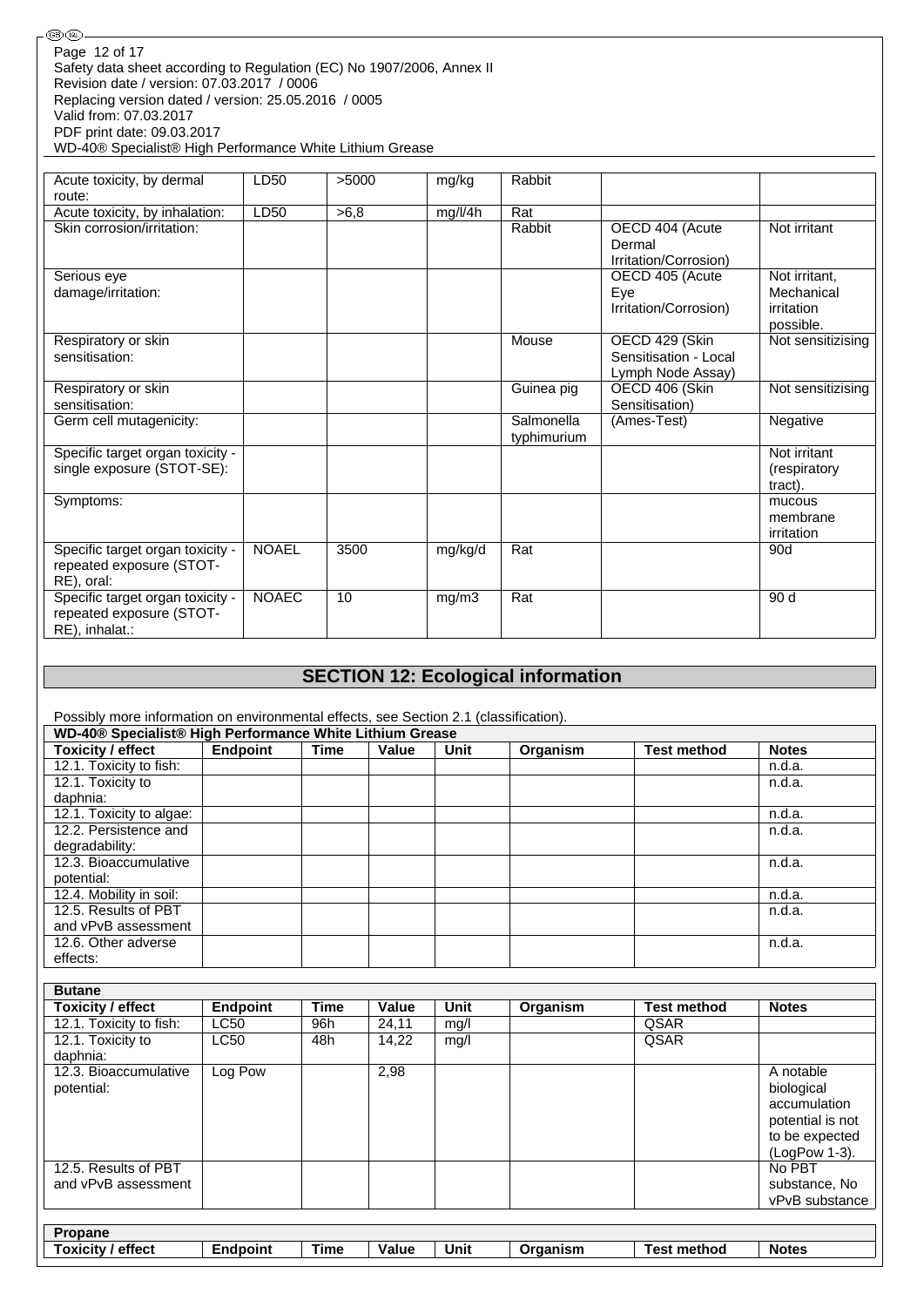| Page 13 of 17                                                                                      |                 |             |              |               |                        |                       |                              |
|----------------------------------------------------------------------------------------------------|-----------------|-------------|--------------|---------------|------------------------|-----------------------|------------------------------|
| Safety data sheet according to Regulation (EC) No 1907/2006, Annex II                              |                 |             |              |               |                        |                       |                              |
| Revision date / version: 07.03.2017 / 0006<br>Replacing version dated / version: 25.05.2016 / 0005 |                 |             |              |               |                        |                       |                              |
| Valid from: 07.03.2017                                                                             |                 |             |              |               |                        |                       |                              |
| PDF print date: 09.03.2017                                                                         |                 |             |              |               |                        |                       |                              |
| WD-40® Specialist® High Performance White Lithium Grease                                           |                 |             |              |               |                        |                       |                              |
|                                                                                                    |                 |             |              |               |                        |                       |                              |
| 12.3. Bioaccumulative                                                                              | Log Pow         |             | 2,28         |               |                        |                       | A notable                    |
| potential:                                                                                         |                 |             |              |               |                        |                       | biological                   |
|                                                                                                    |                 |             |              |               |                        |                       | accumulation                 |
|                                                                                                    |                 |             |              |               |                        |                       | potential is not             |
|                                                                                                    |                 |             |              |               |                        |                       | to be expected               |
|                                                                                                    |                 |             |              |               |                        |                       | (LogPow 1-3).                |
| 12.5. Results of PBT                                                                               |                 |             |              |               |                        |                       | No PBT                       |
| and vPvB assessment                                                                                |                 |             |              |               |                        |                       | substance, No                |
|                                                                                                    |                 |             |              |               |                        |                       | vPvB substance               |
|                                                                                                    |                 |             |              |               |                        |                       |                              |
| Hydrocarbons, C6, isoalkanes, < 5% n-hexane                                                        |                 |             |              |               |                        |                       |                              |
| <b>Toxicity / effect</b>                                                                           | <b>Endpoint</b> | <b>Time</b> | <b>Value</b> | <b>Unit</b>   | Organism               | <b>Test method</b>    | <b>Notes</b>                 |
| 12.1. Toxicity to fish:                                                                            | <b>EC50</b>     | 96h         | 18,27        | mg/l          | Oncorhynchus<br>mykiss |                       |                              |
| 12.1. Toxicity to                                                                                  | <b>EC50</b>     | 48h         | 31,9         | mg/l          | Daphnia magna          |                       |                              |
| daphnia:                                                                                           |                 |             |              |               |                        |                       |                              |
| 12.2. Persistence and                                                                              |                 | 28d         | 98           | $\frac{9}{6}$ |                        |                       | Readily                      |
| degradability:                                                                                     |                 |             |              |               |                        |                       | biodegradable                |
|                                                                                                    |                 |             |              |               |                        |                       | (Analogous                   |
|                                                                                                    |                 |             |              |               |                        |                       | conclusion)                  |
| 12.3. Bioaccumulative                                                                              | Log Kow         |             | $2,9-4$      |               |                        |                       |                              |
| potential:                                                                                         |                 |             |              |               |                        |                       |                              |
| 12.3. Bioaccumulative                                                                              | <b>BCF</b>      |             | 242-253      |               |                        |                       |                              |
| potential:                                                                                         |                 |             |              |               |                        |                       |                              |
| 12.5. Results of PBT                                                                               |                 |             |              |               |                        |                       | No PBT                       |
| and vPvB assessment                                                                                |                 |             |              |               |                        |                       | substance, No                |
|                                                                                                    |                 |             |              |               |                        |                       | vPvB substance               |
|                                                                                                    |                 |             |              |               |                        |                       |                              |
| Hydrocarbons, C7, n-alkanes, isoalkanes, cyclics                                                   |                 |             |              |               |                        |                       |                              |
| <b>Toxicity / effect</b>                                                                           | <b>Endpoint</b> | <b>Time</b> | Value        | Unit          |                        | <b>Test method</b>    | <b>Notes</b>                 |
|                                                                                                    |                 |             |              |               | Organism               |                       |                              |
| 12.1. Toxicity to fish:                                                                            | <b>LC50</b>     | 96h         | >13,4        | mg/l          | Oncorhynchus           | OECD <sub>203</sub>   |                              |
|                                                                                                    |                 |             |              |               | mykiss                 | (Fish, Acute          |                              |
|                                                                                                    |                 |             |              |               |                        | <b>Toxicity Test)</b> |                              |
| 12.1. Toxicity to                                                                                  | <b>EL50</b>     | 24h         | 12           | mg/l          | Daphnia magna          | OECD <sub>202</sub>   |                              |
| daphnia:                                                                                           |                 |             |              |               |                        | (Daphnia sp.          |                              |
|                                                                                                    |                 |             |              |               |                        | Acute                 |                              |
|                                                                                                    |                 |             |              |               |                        | Immobilisation        |                              |
|                                                                                                    |                 |             |              |               |                        | Test)                 |                              |
| 12.1. Toxicity to                                                                                  | LC50            | 48h         | 3            | mg/l          | Daphnia magna          | <b>OECD 202</b>       |                              |
| daphnia:                                                                                           |                 |             |              |               |                        | (Daphnia sp.          |                              |
|                                                                                                    |                 |             |              |               |                        | Acute                 |                              |
|                                                                                                    |                 |             |              |               |                        | Immobilisation        |                              |
|                                                                                                    |                 |             |              |               |                        | Test)                 |                              |
| 12.1. Toxicity to algae:                                                                           | <b>EL50</b>     | 72h         | 12           | mg/l          | Pseudokirchnerie       | <b>OECD 201</b>       |                              |
|                                                                                                    |                 |             |              |               | lla subcapitata        | (Alga, Growth         |                              |
|                                                                                                    |                 |             |              |               |                        | Inhibition Test)      |                              |
|                                                                                                    |                 |             |              |               |                        |                       |                              |
| <b>Titanium dioxide</b>                                                                            |                 |             |              |               |                        |                       |                              |
| <b>Toxicity / effect</b>                                                                           | <b>Endpoint</b> | <b>Time</b> | Value        | Unit          | <b>Organism</b>        | <b>Test method</b>    | <b>Notes</b>                 |
| 12.1. Toxicity to fish:                                                                            | <b>LC50</b>     | 96h         | >100         | mg/l          | Oncorhynchus           | <b>OECD 203</b>       |                              |
|                                                                                                    |                 |             |              |               | mykiss                 | (Fish, Acute          |                              |
|                                                                                                    |                 |             |              |               |                        | <b>Toxicity Test)</b> |                              |
| 12.1. Toxicity to                                                                                  | LC50            | 48h         | $>100$       | mg/l          | Daphnia magna          | OECD <sub>202</sub>   |                              |
| daphnia:                                                                                           |                 |             |              |               |                        | (Daphnia sp.          |                              |
|                                                                                                    |                 |             |              |               |                        | Acute                 |                              |
|                                                                                                    |                 |             |              |               |                        | Immobilisation        |                              |
|                                                                                                    |                 |             |              |               |                        | Test)                 |                              |
| 12.1. Toxicity to algae:                                                                           | <b>EC50</b>     | 72h         | 16           | mg/l          | Pseudokirchnerie       | U.S. EPA-600/9-       |                              |
| 12.2. Persistence and                                                                              |                 |             |              |               | lla subcapitata        | 78-018                | <b>Not</b>                   |
| degradability:                                                                                     |                 |             |              |               |                        |                       |                              |
| 12.2. Persistence and                                                                              |                 |             |              |               |                        |                       | biodegradable<br>Not readily |
| degradability:                                                                                     |                 |             |              |               |                        |                       | biodegradable                |
| 12.3. Bioaccumulative                                                                              | <b>BCF</b>      | 42d         | 9,6          |               |                        |                       | No                           |
| potential:                                                                                         |                 |             |              |               |                        |                       |                              |
| 12.3. Bioaccumulative<br>potential:                                                                |                 |             |              |               |                        |                       | <b>No</b>                    |

 $\overline{\mathbb{C}}$ ®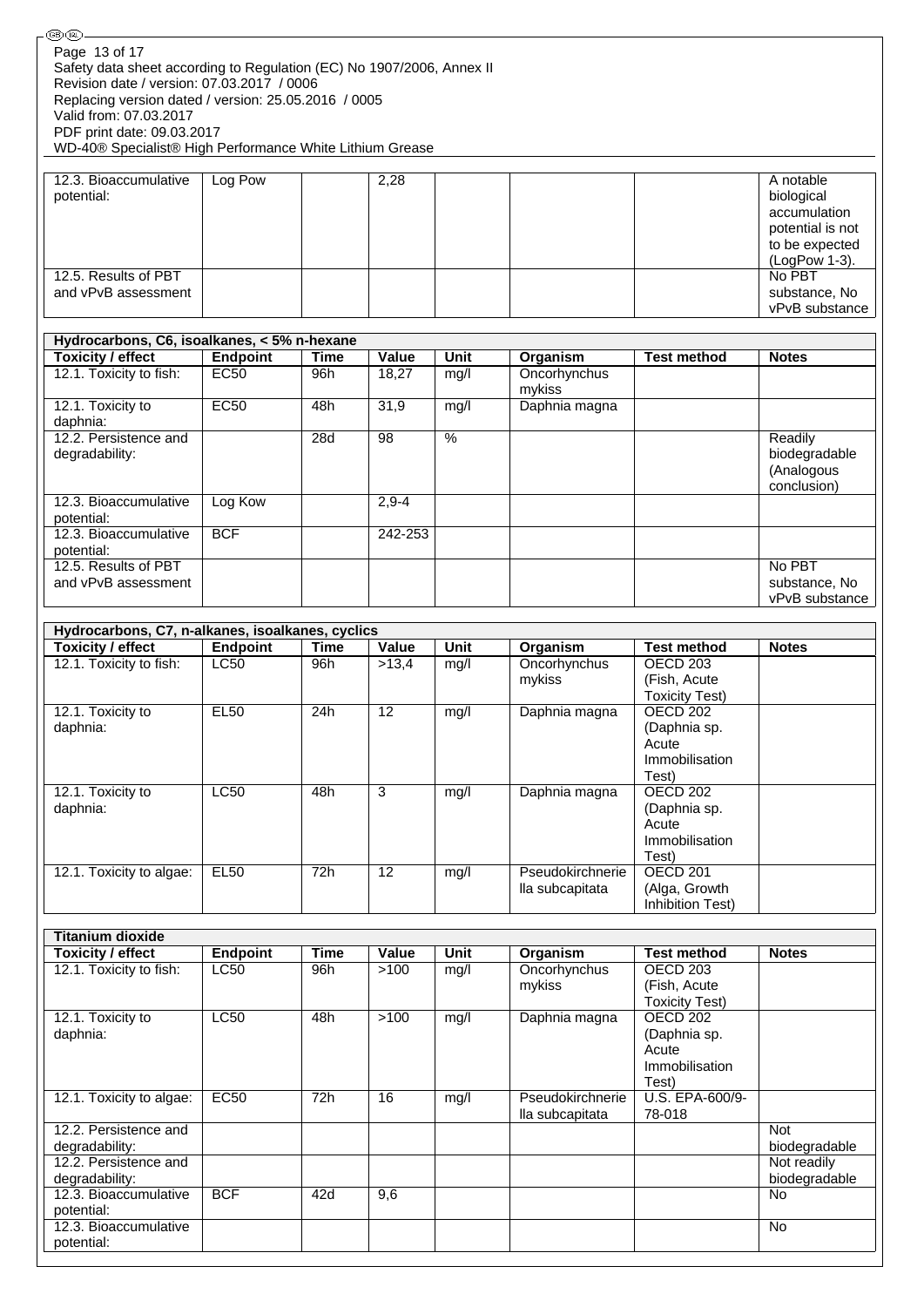| 12.4. Mobility in soil: |                 |     |        |       |                  | Negative       |
|-------------------------|-----------------|-----|--------|-------|------------------|----------------|
| 12.5. Results of PBT    |                 |     |        |       |                  | No PBT         |
| and vPvB assessment     |                 |     |        |       |                  | substance, No  |
|                         |                 |     |        |       |                  | vPvB substance |
| Toxicity to bacteria:   | LC <sub>0</sub> | 24h | >10000 | mq/l  | Pseudomonas      |                |
|                         |                 |     |        |       | fluorescens      |                |
| Toxicity to bacteria:   |                 |     | >5000  | mg/l  | Pseudomonas      |                |
|                         |                 |     |        |       | fluorescens      |                |
| Toxicity to bacteria:   |                 |     | >5000  | mg/l  | Escherichia coli |                |
| Toxicity to annelids:   | NOEC/NOEL       |     | >1000  | mg/kg | Eisenia foetida  |                |
| Water solubility:       |                 |     |        |       |                  | Insoluble 20°C |

### **SECTION 13: Disposal considerations**

## **13.1 Waste treatment methods**

### **For the substance / mixture / residual amounts**

EC disposal code no.:

The waste codes are recommendations based on the scheduled use of this product. Owing to the user's specific conditions for use and disposal, other waste codes may be allocated under certain circumstances. (2014/955/EU) 07 06 04 other organic solvents, washing liquids and mother liquors Recommendation: Sewage disposal shall be discouraged.

Pay attention to local and national official regulations.

Take full aerosol cans to problem waste collection.

Take emptied aerosol cans to valuable material collection.

#### **For contaminated packing material**

Pay attention to local and national official regulations.

Recommendation:

Do not perforate, cut up or weld uncleaned container.

Recycling

15 01 04 metallic packaging

### **SECTION 14: Transport information**

| <b>General statements</b>                                             |                           |
|-----------------------------------------------------------------------|---------------------------|
| 14.1. UN number:                                                      | 1950                      |
| Transport by road/by rail (ADR/RID)                                   |                           |
| 14.2. UN proper shipping name:                                        |                           |
| UN 1950 AEROSOLS                                                      |                           |
| 14.3. Transport hazard class(es):                                     | 2.1                       |
| 14.4. Packing group:                                                  |                           |
| Classification code:                                                  | 5F                        |
| LQ:                                                                   | 1 <sup>1</sup>            |
| 14.5. Environmental hazards:                                          | environmentally hazardous |
| Tunnel restriction code:                                              | D                         |
| <b>Transport by sea (IMDG-code)</b>                                   |                           |
| 14.2. UN proper shipping name:                                        |                           |
| AEROSOLS (NAPHTHA (PETROLEUM), HYDROTREATED LIGHT)                    |                           |
| 14.3. Transport hazard class(es):                                     | 2.1                       |
| 14.4. Packing group:                                                  |                           |
| EmS:                                                                  | $F-D, S-U$                |
| Marine Pollutant:                                                     | Yes                       |
| 14.5. Environmental hazards:                                          | environmentally hazardous |
| <b>Transport by air (IATA)</b>                                        |                           |
| 14.2. UN proper shipping name:                                        |                           |
| Aerosols, flammable                                                   |                           |
| 14.3. Transport hazard class(es):                                     | 2.1                       |
| 14.4. Packing group:                                                  |                           |
| 14.5. Environmental hazards:                                          | Not applicable            |
| 14.6. Special precautions for user                                    |                           |
| Persons employed in transporting dangerous goods must be trained.     |                           |
| All persons involved in transporting must observe safety regulations. |                           |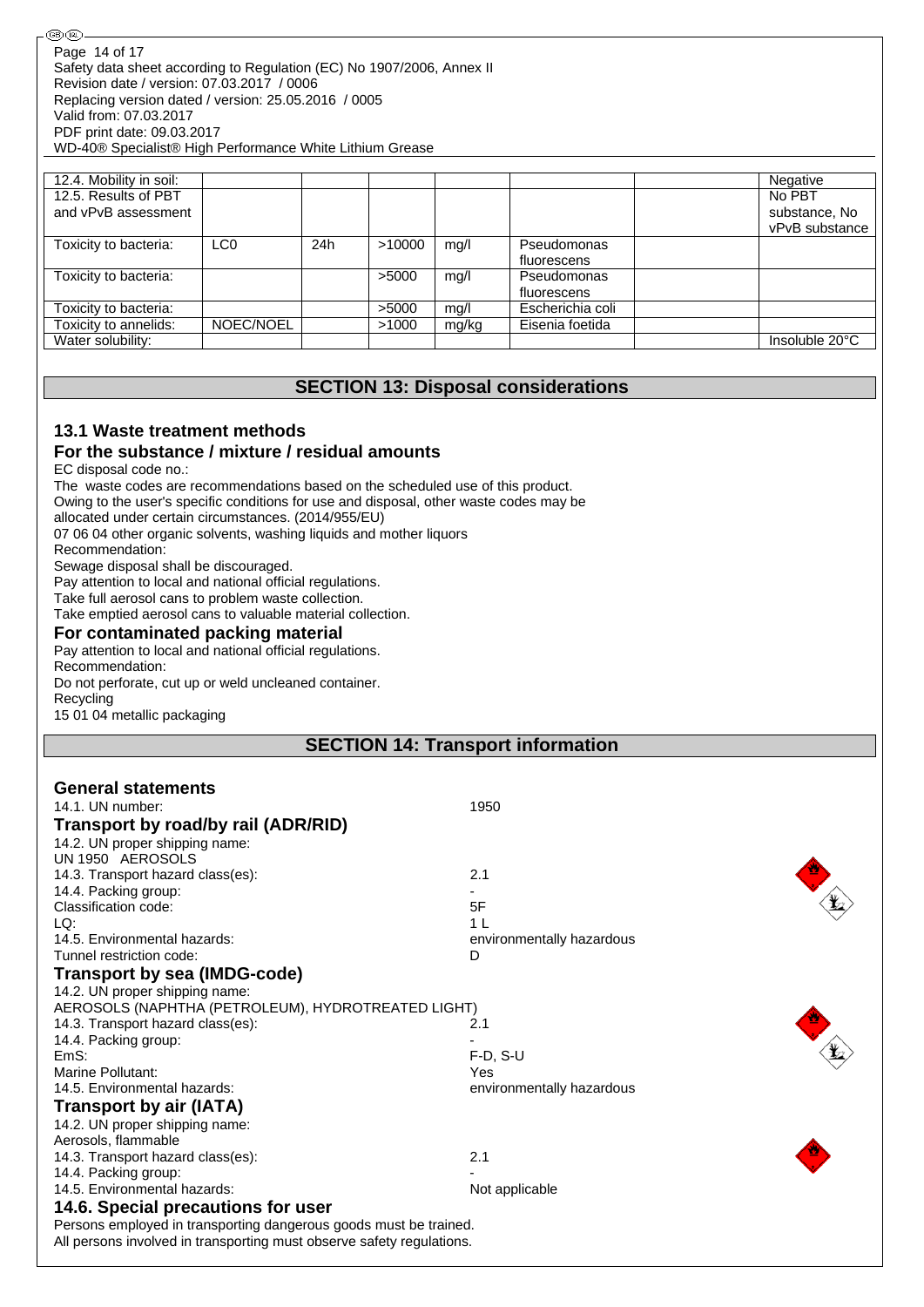Safety data sheet according to Regulation (EC) No 1907/2006, Annex II Revision date / version: 07.03.2017 / 0006 Replacing version dated / version: 25.05.2016 / 0005 Valid from: 07.03.2017 PDF print date: 09.03.2017 WD-40® Specialist® High Performance White Lithium Grease Page 15 of 17

Precautions must be taken to prevent damage.

### **14.7. Transport in bulk according to Annex II of MARPOL and the IBC Code**

Freighted as packaged goods rather than in bulk, therefore not applicable.

Minimum amount regulations have not been taken into account.

Danger code and packing code on request.

Comply with special provisions.

### **SECTION 15: Regulatory information**

**15.1 Safety, health and environmental regulations/legislation specific for the substance or mixture** Observe restrictions:

Comply with trade association/occupational health regulations.

Directive 2010/75/EU (VOC): < 91,3 %

### **REGULATION (EC) No 648/2004**

n.a.

Observe youth employment law (German regulation).

#### **15.2 Chemical safety assessment**

A chemical safety assessment is not provided for mixtures.

### **SECTION 16: Other information**

EU F0056

Revised sections: 2,16

These details refer to the product as it is delivered.

Employee instruction/training in handling hazardous materials is required. Employee training in handling dangerous goods is required.

#### **Classification and processes used to derive the classification of the mixture in accordance with the ordinance (EG) 1272/2008 (CLP):**

| <b>Classification in accordance with regulation</b> | <b>Evaluation method used</b>                       |
|-----------------------------------------------------|-----------------------------------------------------|
| (EC) No. 1272/2008 (CLP)                            |                                                     |
| Skin Irrit. 2, H315                                 | Classification according to calculation procedure.  |
| STOT SE 3, H336                                     | Classification according to calculation procedure.  |
| Aquatic Chronic 2, H411                             | Classification according to calculation procedure.  |
| Aerosol 1, H222                                     | Classification according to calculation procedure.  |
| Asp. Tox. 1, H304                                   | Classification according to calculation procedure.  |
| Aerosol 1, H229                                     | Classification based on the form or physical state. |

The following phrases represent the posted Hazard Class and Risk Category Code (GHS/CLP) of the product and the constituents (specified in Section 2 and 3).

H225 Highly flammable liquid and vapour.

H304 May be fatal if swallowed and enters airways.

H315 Causes skin irritation.

H336 May cause drowsiness or dizziness.

H411 Toxic to aquatic life with long lasting effects.

H220 Extremely flammable gas.

Skin Irrit. — Skin irritation STOT SE — Specific target organ toxicity - single exposure - narcotic effects Aquatic Chronic — Hazardous to the aquatic environment - chronic Aerosol — Aerosols

Asp. Tox. — Aspiration hazard

Flam. Gas — Flammable gases (including chemically unstable gases)

Flam. Liq. — Flammable liquid

### **Any abbreviations and acronyms used in this document:**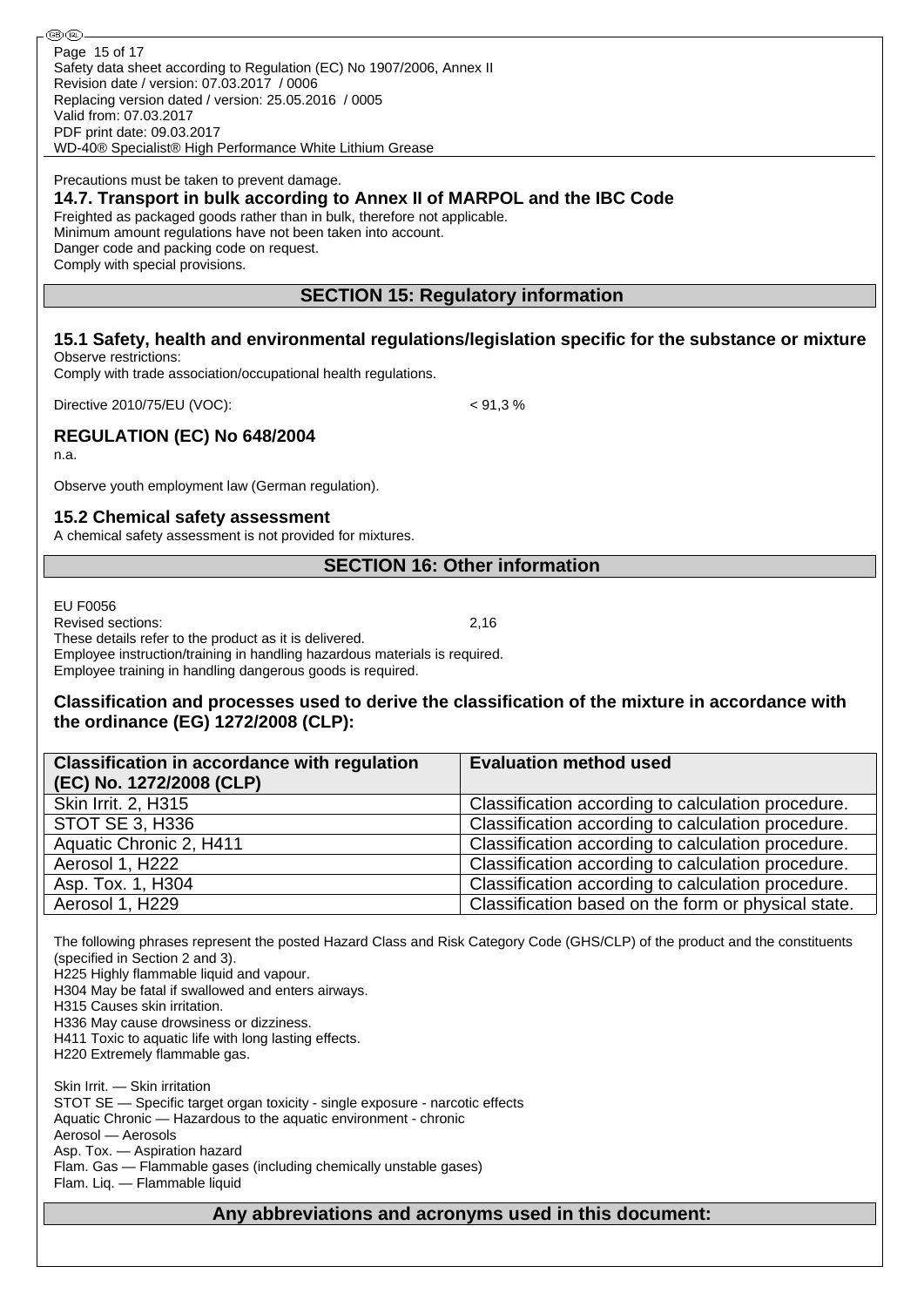⊛® Page 16 of 17Safety data sheet according to Regulation (EC) No 1907/2006, Annex II Revision date / version: 07.03.2017 / 0006 Replacing version dated / version: 25.05.2016 / 0005 Valid from: 07.03.2017 PDF print date: 09.03.2017 WD-40® Specialist® High Performance White Lithium Grease AC Article Categories acc., acc. to according, according to ACGIHAmerican Conference of Governmental Industrial Hygienists ADR Accord européen relatif au transport international des marchandises Dangereuses par Route (= European Agreement concerning the International Carriage of Dangerous Goods by Road) AOEL Acceptable Operator Exposure Level AOX Adsorbable organic halogen compounds approx. approximately Art., Art. no. Article number ATE Acute Toxicity Estimate according to Regulation (EC) 1272/2008 (CLP) BAM Bundesanstalt für Materialforschung und -prüfung (Federal Institute for Materials Research and Testing, Germany) BAuA Bundesanstalt für Arbeitsschutz und Arbeitsmedizin (= Federal Institute for Occupational Health and Safety, Germany) BCF Bioconcentration factor BGV Berufsgenossenschaftliche Vorschrift (= Accident Prevention Regulation) BHT Butylhydroxytoluol (= 2,6-Di-t-butyl-4-methyl-phenol) BMGV Biological monitoring guidance value (EH40, UK) BOD Biochemical oxygen demand BSEF Bromine Science and Environmental Forum bw body weight CAS Chemical Abstracts Service CEC Coordinating European Council for the Development of Performance Tests for Fuels, Lubricants and Other Fluids CESIO Comité Européen des Agents de Surface et de leurs Intermédiaires Organiques CIPAC Collaborative International Pesticides Analytical Council CLP Classification, Labelling and Packaging (REGULATION (EC) No 1272/2008 on classification, labelling and packaging of substances and mixtures) CMR carcinogenic, mutagenic, reproductive toxic COD Chemical oxygen demand CTFA Cosmetic, Toiletry, and Fragrance Association DMEL Derived Minimum Effect Level DNEL Derived No Effect Level DOC Dissolved organic carbon DT50 Dwell Time - 50% reduction of start concentration DVS Deutscher Verband für Schweißen und verwandte Verfahren e.V. (= German Association for Welding and Allied Processes) dw dry weight e.g. for example (abbreviation of Latin 'exempli gratia'), for instance EC European Community ECHA European Chemicals Agency EEA European Economic Area EEC European Economic Community EINECS European Inventory of Existing Commercial Chemical Substances ELINCS European List of Notified Chemical Substances EN European Norms EPA United States Environmental Protection Agency (United States of America) ERC Environmental Release Categories ES Exposure scenario etc. et cetera EU European Union EWC European Waste Catalogue Fax. Fax number gen. general GHS Globally Harmonized System of Classification and Labelling of Chemicals GWP Global warming potential HET-CAM Hen's Egg Test - Chorionallantoic Membrane HGWP Halocarbon Global Warming Potential IARC International Agency for Research on Cancer IATA International Air Transport Association IBC Intermediate Bulk Container IBC (Code) International Bulk Chemical (Code) IC Inhibitory concentration IMDG-code International Maritime Code for Dangerous Goods incl. including, inclusive IUCLIDInternational Uniform ChemicaL Information Database LC lethal concentration LC50 lethal concentration 50 percent kill LCLo lowest published lethal concentration LD Lethal Dose of a chemical